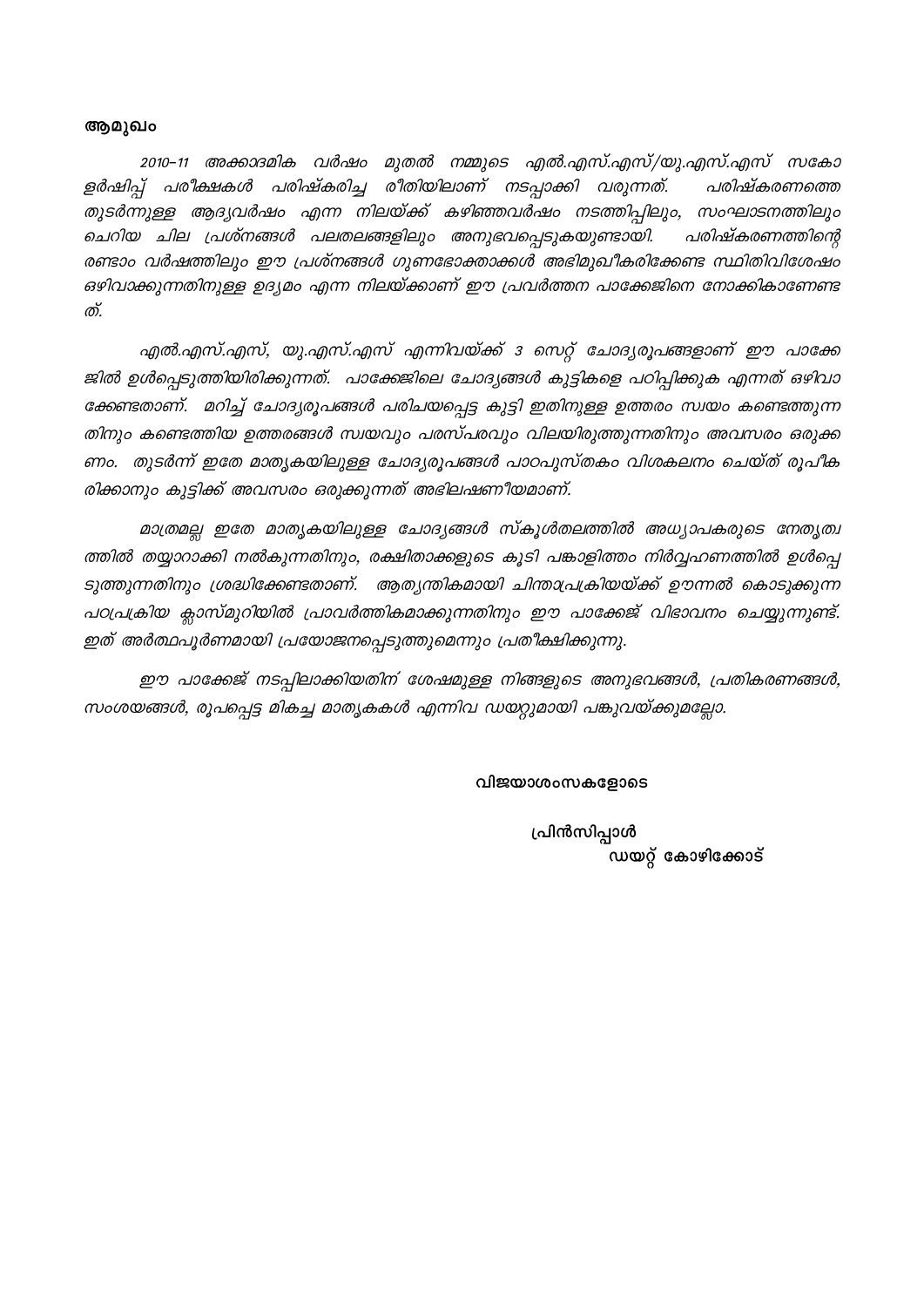#### എൽ.എസ്.എസ്. പരീക്ഷ വിഭാഗം എ

ആകെ സമയം 2 $\frac{1}{4}$  മണിക്കുർ

# **LSS** 2011

ആകെ സ്കോർ 50 പൊതു നിർദ്ദേശങ്ങൾ ❖

സമയം 20 മിനിട്ട് ആകെ സ്കോർ : 10

പ്രവർത്തനം : 1

# പ്രവർത്തനം. <mark>പുഴയെ അറിയാൻ</mark>

 $1(a)$ 

ബസ്സ് ഒരു പുഴയുടെ തീരത്ത് നിർത്തി. ഞങ്ങൾ എല്ലാവരും പുഴയെ നോക്കി തീരത്തേക്കിറങ്ങി വരിവരി യായി നിന്നു. ഇപ്പോൾ നമ്മൾ നിൽക്കുന്നത് ചാലിയാർ പുഴയുടെ തീരത്താണ്. മാഷ് വിളിച്ചുപറഞ്ഞു. അൽപനേരം അവിടെനിന്നും കളിച്ചു. പുഴ ഞങ്ങളുടെ മനസ്സിന് തീരെ ഒട്ടും സന്തോഷം തന്നില്ല. ഒരു വൃത്തി യുമില്ലാത്ത വെള്ളം, എന്തോ മണം ....... അൽപം കഴിഞ്ഞപ്പോൾ വയസ്സായൊരു ഇക്കാക്ക വന്നു. ഇത<mark>്</mark> അബൂക്കാ................. ചാലിയാറിനെക്കുറിച്ച് എല്ലാം പറഞ്ഞുതരാൻ വന്നതാണ്. ഞങ്ങൾ അബൂക്കയുടെ മുമ്പി ലായി ഇരുന്നു. അബൂക്ക പറയാൻ തുടങ്ങി.

#### ചാലിയാർ അന്ന്

- 1. ചാലിയാർ നീലഗിരി കുന്നുകളിൽ നിന്നും ഉത്ഭവിച്ച് അറബിക്കടലിൽ പതിക്കുന്നു.
- 2. ചാലിയാറിന്റെയും പോഷകനദികളുടെയും തീരങ്ങളിലെ കടവുകളും കച്ചവടകേന്ദ്രങ്ങളായിരുന്നു.
- 3. ഇരുവഴഞ്ഞിപ്പുഴ, ചെറുപുഴ, കരിമ്പുഴ, പൂനൂർപുഴ എന്നീ പുഴകളിലൂടെ കൂപ്പിൽ നിന്നും മുറിച്ചുകൊണ്ടുവരുന്ന മരങ്ങൾ ചാലിയാറിലൂടെ ഒഴുക്കി കല്ലായിയിൽ എത്തി ക്കുകയാണ് ചെയ്യുക.
- i. അന്നീ പുഴവെള്ളം നമ്മുടെ കുടിവെള്ളമായിരുന്നു. അത്ര ശുദ്ധമായിരുന്നു.
- . അങ്ങാടികൾ എല്ലാം തന്നെ പുഴയോരത്തായിരുന്നു.
- i. കോഴിക്കോട്ടേക്കുള്ള മലഞ്ചരക്ക് വ്യാപാരം ഈ നദി യിലുടെ ആയിരുന്നു.
- ,<br>7. നീലഗിരികുന്നുകളിൽ നിന്നും ഊറിവരുന്ന സ്ഫടികതു ല്യമായ ജലം ചാലിയാറിലൂടെ ഒഴുകിയിരുന്നു.
- .<br>8. ആളുകൾ വിശ്രമത്തിനും വിനോദത്തിനും ഈ നദീതീരം തെരഞ്ഞെടുത്തിരുന്നു.
- 9. ഒരു കാലത്ത് പുഴമീനുകൾക്ക് കേൾവികേട്ട പുഴയായി

രുന്നു ചാലിയാർ

ദ്ധമാക്കുന്നു. . മാവൂർ റയോൺസ് ഫാക്ടറിയിൽനിന്നു<mark>ം</mark> പുറന്തള്ളപ്പെ ടുന്ന മലിനജലം ഇന്നും ചാലിയാറിന്റെ ഇരുകരകളിലും താമസിക്കുന്നവരെ രോഗികളാക്കി മാറ്റുന്നു. .<br>b. മനുഷ്യർ മാലിന്യങ്ങൾ നദിയിലൊഴുക്കാൻ ആരംഭിച്ച തോടെ ഈ നദിയിലെ ജലം ആരും കുടിക്കാറില്ല. s. മുക്ക്പൊത്തി നടക്കേണ്ട അവസ്ഥയിലേക്ക് ചാലിയാ

അങ്ങാടിയിലെ മലിനജലം നദിയിലേക്കൊഴുക്കി അശു

ചാലിയാർ ഇന്ന്

യായി മാറിയിരിക്കുന്നു.

യുന്നു.

ഇന്ന് ചാലിയാർ മാലിന്യപുഴയ്ക്ക് കേൾവികേട്ട പുഴ

ആളൊഴിഞ്ഞ നദീഭാഗത്ത് മാലിന്യങ്ങൾ വലിച്ചെറി

- റിനെ കൊന്നു.
- വേനൽക്കാലത്ത് പുഴയിലെ അഴുക്കിന്റെ കട്ടി കൂടുന്നു.
- മാവൂർ റയോൺസ് ഫാക്ടറിയിൽ നിന്നു പുറന്തള്ളപ്പെ ട്ടിരുന്ന മാലിന്യത്തിന്റെ ദൂഷ്യഫലം ഇന്നും ധാരാളം

ആളുകൾ അനുഭവിച്ചുകൊണ്ടിരിക്കുന്നു.

ചാലിയാർ അന്ന്, ഇന്ന് അബൂക്ക പറഞ്ഞ കാര്യങ്ങൾ വായിച്ചല്ലോ. ഈ പുഴയെ സംരക്ഷിക്കാൻ ഇനി നിങ്ങൾക്ക് എന്തൊക്കെ ചെയ്യാൻ കഴിയും. നിർദ്ദേശങ്ങൾ വ്യക്തിഗതമായി എഴുതൂ. ഗ്രൂപ്പിൽ ചർച്ച ചെയ്യു. പൊതുനിർദ്ദേശങ്ങൾ എഴുതി തയ്യാറാക്കൂ. ക്ലാസ്സിൽ പൊതുവായി അവതരിപ്പിച്ച് ചർച്ച നടത്തൂ.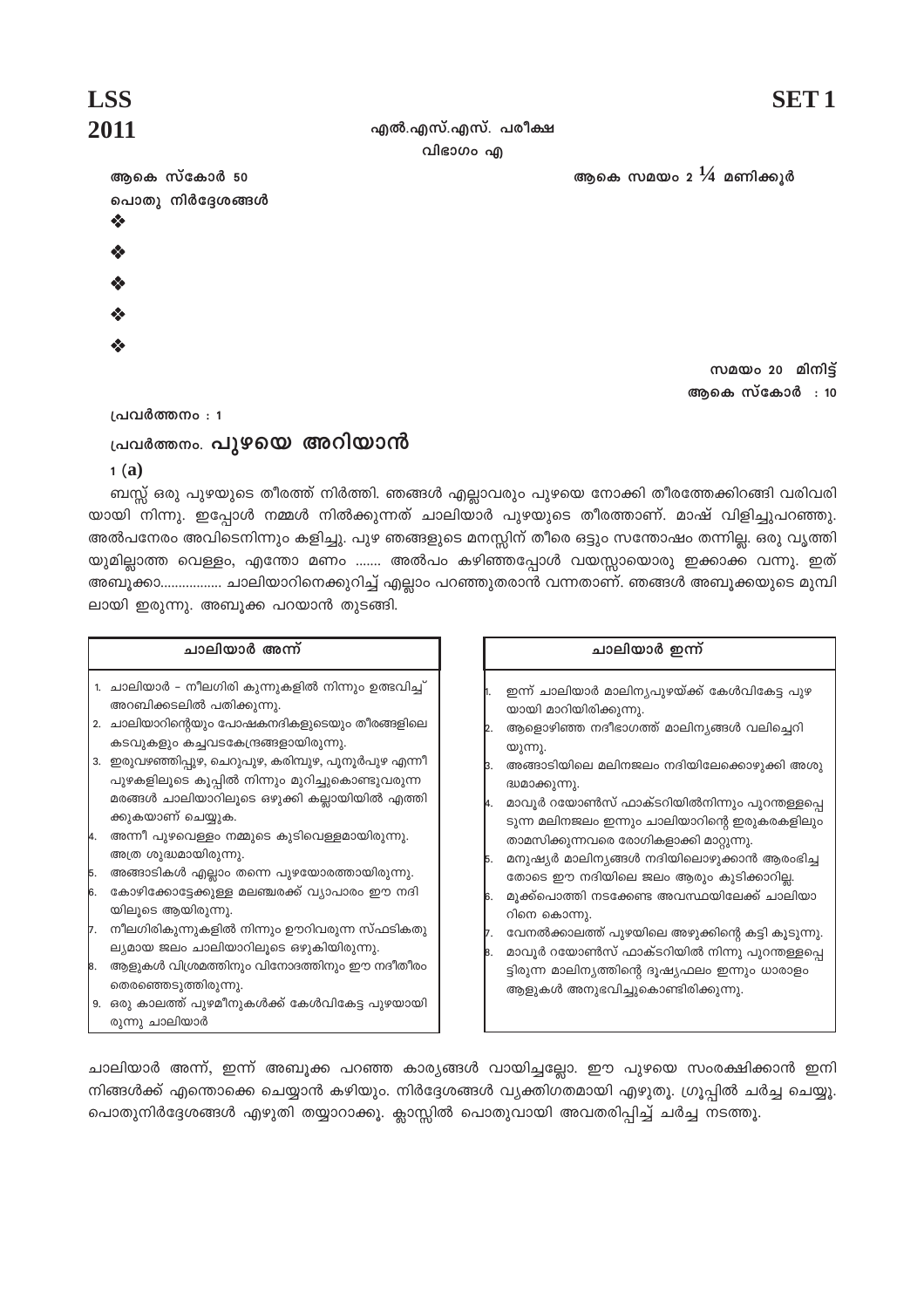സമയം $: 40$  മിനിട്ട് ആകെ സ്കോർ : 20

#### പ്രവർത്തനം.  $1$  (b) ചാലിയാർ പറയുന്നു.

ചാലിയാറിന്റെ നല്ലകാലവും മോശം കാലവും കണ്ടല്ലോ. ചാലിയാറിന് അതിന്റെ കഥ നിങ്ങളോട് പറയണ മെന്നുണ്ട്. ചാലിയാർ അതിന്റെ ആത്മകഥ പറയുകയാണെങ്കിൽ എന്തൊക്കെയാവും പറയുക. നാട്ടുകാരെ തന്റെ സങ്കടവും പ്രശ്നങ്ങളും നല്ലതും ചീത്തയുമായ അനുഭവങ്ങളും ചേർത്തുകൊണ്ട് ചാലിയാറിന്റെ ആത്മകഥ നിങ്ങൾ എഴുതി തയ്യാറാക്കൂ.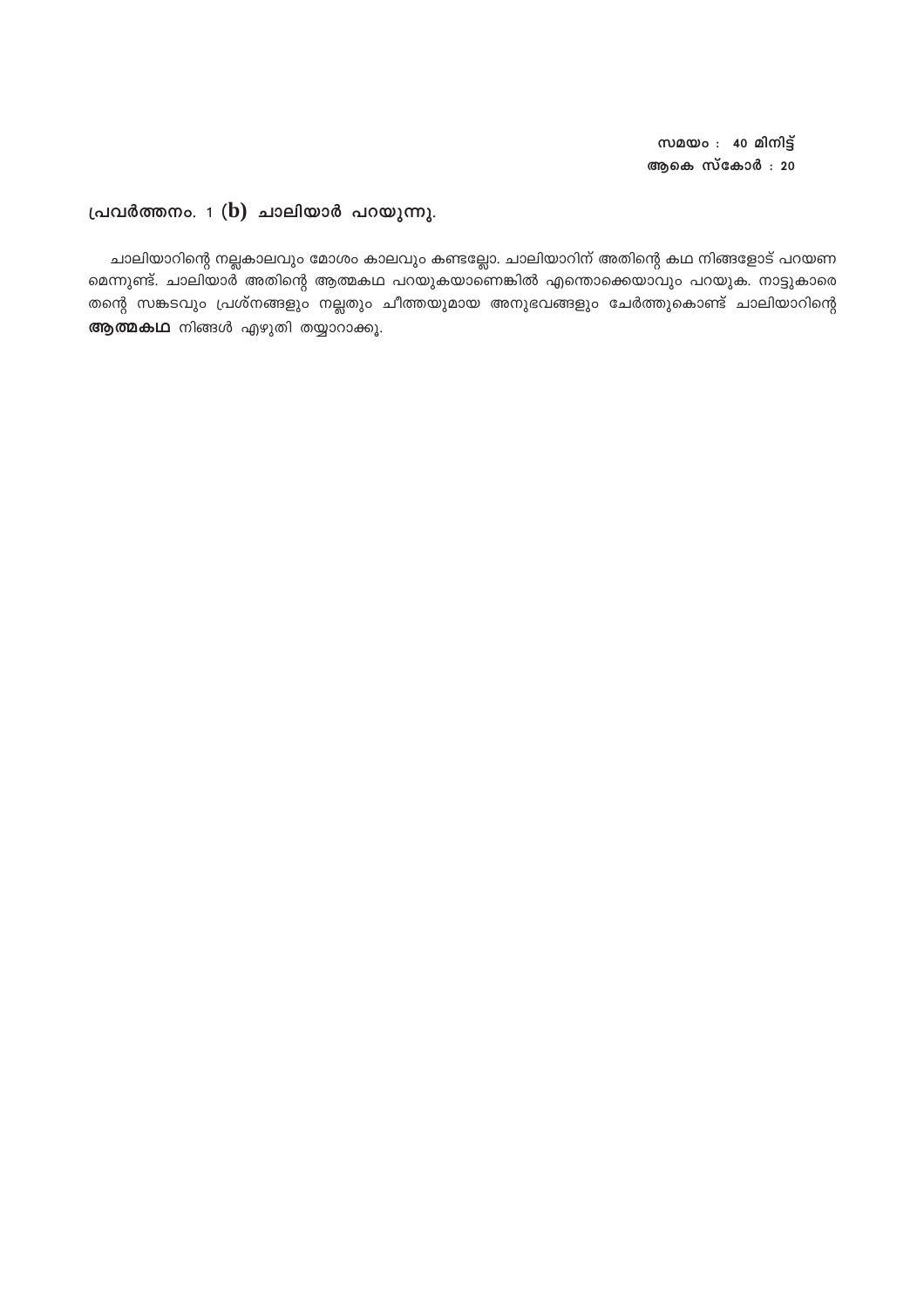## **SET1**

സമയം $: 30$  മിനിട്

ആകെ സ്കോർ : 20

#### പ്രവർത്തനം. 2 കുന്നുകൂടുന്ന മാലിനൃം

കുട്ടികൾ പുഴയുടെ തീരത്തൂടെ മുമ്പോട്ട് നടന്നു. പുഴയുടെ ഒഴുക്കിനെ തടസ്സപ്പെടുത്തിക്കൊണ്ട് പല തരം മാലിന്യക്കൂമ്പാരം. അവർ അവിടെ കണ്ട മാലിന്യങ്ങളുടെ ലിസ്റ്റ് എഴുതി തയ്യാറാക്കി. അവ താഴെ നൽകുന്നു.

⁄<br>പ്ലാസ്റ്റിക്ക് കൊണ്ടുള്ള കുപ്പികൾ, പ്ലാസ്റ്റിക്ക് സഞ്ചികൾ സിഡികൾ, കംപ്യൂട്ടർ അവശിഷ്ടങ്ങൾ, ബൾബുകൾ, റ്റ്യൂബുകൾ, കമ്പികൾ, ഇലകൾ ചാക്കിൽ നിറച്ച അറവുശാലയിലെ അവശിഷ്ടങ്ങൾ വസ്ത്രങ്ങൾ, തുണികൾ, കിടക്കകൾ സ്കൂൾ ബാഗുകൾ, ചെരുപ്പുകൾ, കുടശീലകൾ, കമ്പികൾ മരത്തിന്റെ അവശിഷ്ടം, ഉണങ്ങിയ ഇലകൾ ബലൂണുകൾ, സ്പോഞ്ചുകൾ, തെർമോകോളുകൾ തുടങ്ങിയവ കടലാസ്സുകൾ, സിമെന്റ് ചാക്കുകൾ, പ്ലാസ്റ്റിക്ക് പ്ലേറ്റുകൾ, പ്ലാസ്റ്റിക് ഗ്ലാസ്സ്, പ്ലാസ്റ്റിക് സഞ്ചിയിൽ കെട്ടിയത്, പേപ്പർ ഗ്ലാസ്സ്

ലിസ്റ്റിലെ സാധനങ്ങളെ സംസ്കരിക്കണം. അതിന് ആദ്യം ഇവയെ തരംതിരിക്കണം. വായിച്ച് നോക്കി മാനദണ്ഡത്തിന്റെ അടിസ്ഥാനത്തിൽ തരംതിരിച്ചെഴുതുക.

 $(b)$ പട്ടിക ഒരിക്കൽകുടി വിശകലനം ചെയ്യു. എന്തൊക്കെ നിഗമനത്തിലാണ് നിങ്ങൾ എത്തിച്ചേരുന്നത്



 $(a)$ 

 $\mathbf c$ ) ചാലിയാറിന്റെ അവസ്ഥ ഇതേ രീതിയിൽ തുടർന്നാൽ ഉണ്ടാകാവുന്ന പ്രത്യാഘാതങ്ങൾ എന്തൊക്കെയാവുമെന്ന് എഴുതി തയ്യാറാക്കു.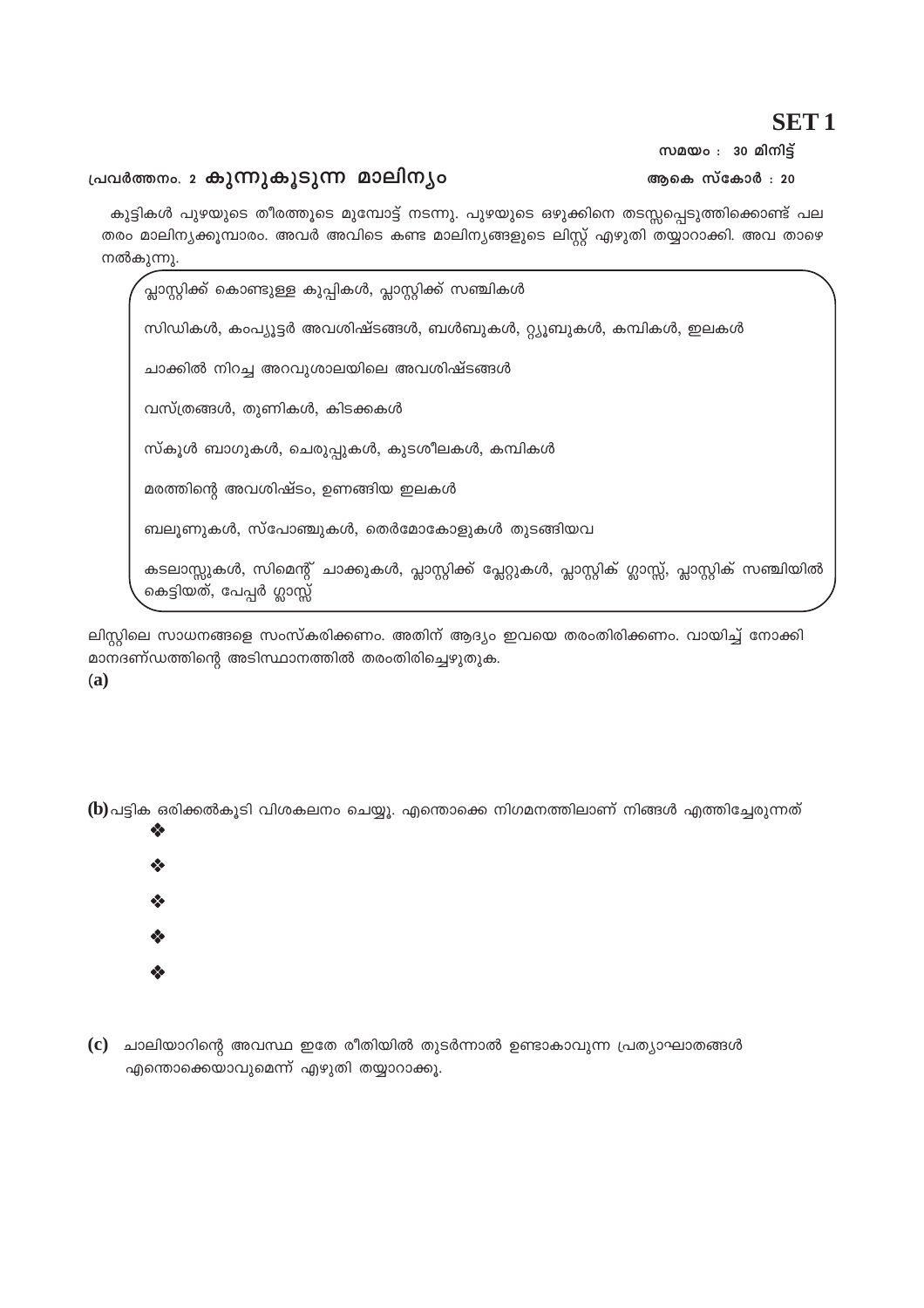## **SET1**

പ്രവർത്തനം. 3 പുഴയിൽനിന്ന് മണൽവാരുന്നതിന് കരാറുകാരന്റെ കീഴിൽ 12 സ്ത്രീകളും 14 പുരുഷന്മാരു മാണ് ജോലി ചെയ്യുന്നത്. സ്ത്രീകൾക്ക് 450 രൂപയും പുരുഷന്മാർക്ക് 600 രൂപയുമാണ് കൂലി. പഞ്ചായത്തിൽ ഒരു ലോറി മണലിന് 1750 രൂപ വീതം അടക്കണം. ലോറി വാടക ഇനത്തിൽ 1000 രൂപ ചെല വാകും. ഓരോ ദിവസവും 15 ലോറി മണൽ വാരുന്നതിന് മാത്രമേ അനുമതിയുള്ളൂ.

\* ഒരു ലോറി മണൽ വിറ്റാൽ 5000 രൂപയാണ് ലഭിക്കുന്നതെങ്കിൽ കരാറുകാരന് 1 ദിവസം ചെലവ് കഴിച്ച് എത്രരൂപ കിട്ടും?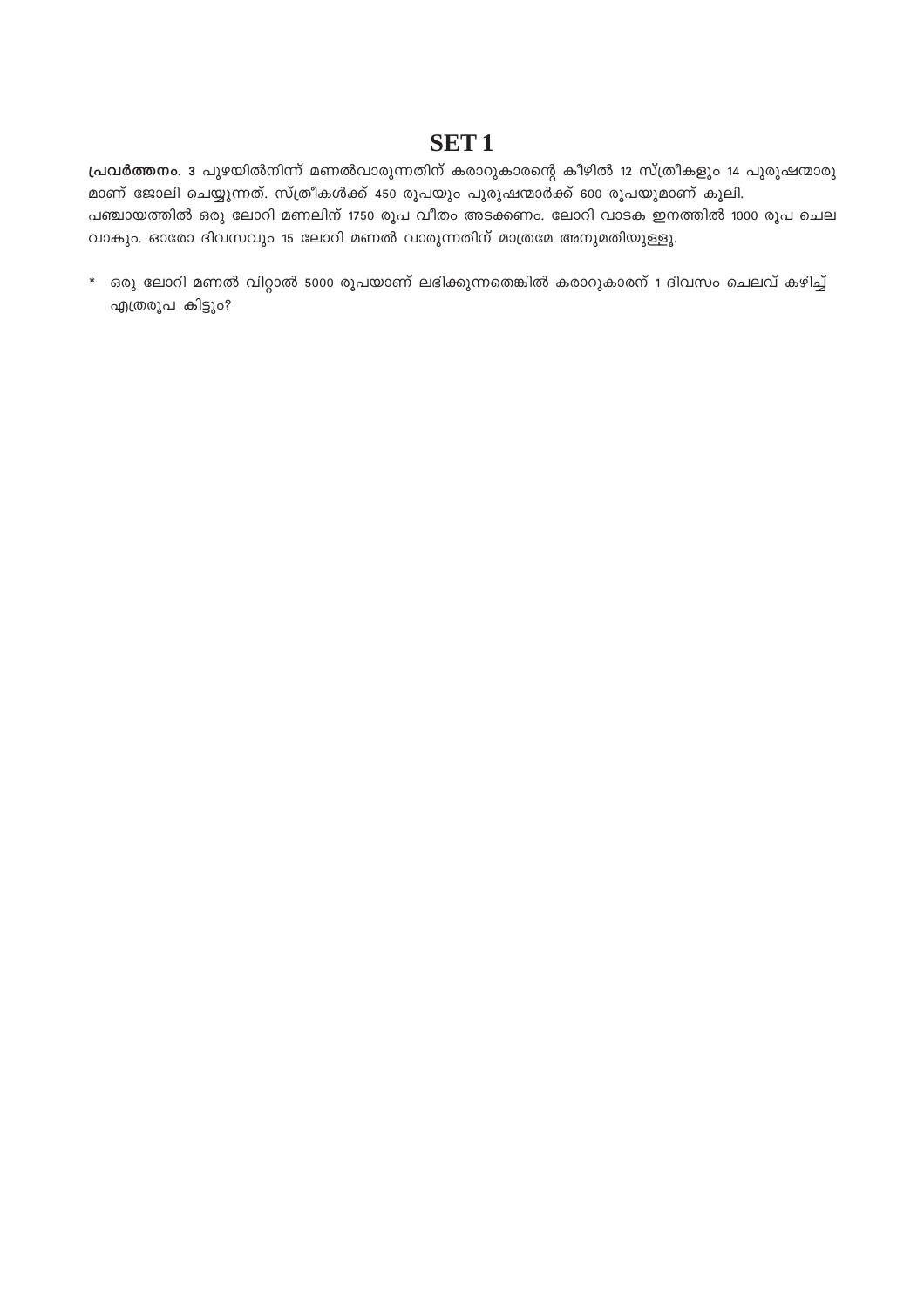### എൽ.എസ്.എസ്. പരീക്ഷ വിഭാഗം ബി

ആകെ സമയം 1 $\frac{1}{4}$  മണിക്കുർ

ആകെ സ്കോർ 30 പൊതു നിർദ്ദേശങ്ങൾ ❖

- 
- ❖
- 
- 

## പ്രവർത്തനം : 1

- മാനത്ത്മണ്ടിക്കളിക്കും കിടാങ്ങളെ  $\mathbf{1}$ ഞാനും വരട്ടെ കളിപ്പാൻകൂടെ ഇതേതാളത്തിൽ ചൊല്ലാൻപറ്റാത്ത വരികളേതാണ്?  $(a)$  ഒന്നാനാം കുന്നിന്മേൽ ഒരടി മണ്ണിന്മേൽ
	- ഒന്നല്ലോ കന്യമാർ പാലനട്ടു
	- $(b)$  ഈ വല്ലിയിൽനിന്ന് ചെമ്മേ പൂക്കൾ പോകുന്നിതാപറന്നമ്മേ
	- $(c)$  വെണ്ണയെക്കണ്ടൊരു കണ്ണന്താനന്നേരം വെണ്ണിലാവഞ്ചി ചിരിച്ചുനിന്നു.
	- $(d)$  കാട്ടിലെ പൈങ്കിളി കൂട്ടിൽനിന്നന്നേരം കുട്ടരെവിട്ടുപറന്നുപോയി
- കേരളത്തിലെ നാടൻകലാരൂപങ്ങളുടെ പ്രത്യേകതകൾ അറിയാമല്ലൊ. താഴെപറയുന്നവയിൽ നാടൻ  $2<sup>1</sup>$ കലാരൂപമല്ലാത്തത് ഏതാണ്.?
	- തെയ്യം  $(a)$ (b) കഥകളി
	- $(d)$  മുടിയേറ്റ്  $(c)$  പടയണി
- താഴെ പറയുന്ന ജോഡികളിൽ ഒന്ന് തമ്മിൽ ചേരാത്തതാണ്. ഏതാണ് ആ ജോഡി  $\overline{3}$ .
	- ആധി അല്ലൽ  $(b)$ ധര - വസുന്ധര  $(a)$
	- ക്രോധം ദുഃഖം  $(d)$ ഉഷസ്സ് - പ്രഭാതം  $(c)$
- അടിവരയിട്ട പദത്തിന് പകരം കൊടുക്കാവുന്ന പദമേത്? 4.

തിങ്കളും താരങ്ങളും തൂവെള്ളിക്കതിർ ചിന്നും

- തുംഗമാം വാനിൽ ചോട്ടിലാണെന്റെ വിദ്യാലയം
- $(a)$ നക്ഷത്രം (b) അമ്പിളി
- $(c)$ മേഘം (d) വാനം
- താഴെ നൽകിയ വരികളിൽ ഒന്നുമാത്രം മറ്റു വരികളുടെ ആശയത്തിൽനിന്നും വേറിട്ടു നില്ക്കുന്നു 5.
	- ആ വരി ഏതാണ്?
	- ഉപ്പ് ചുമന്ന് നടക്കുന്നവനൊരു  $(a)$ കപ്പലു കടലിലിറക്കാൻ മോഹം
	- $(b)$  കുണ്ടുകിണറ്റിലെ തവളക്കുഞ്ഞിന് കുന്നിനുമീതെ പറക്കാൻ മോഹം
	- (c) മുല്ലപ്പൂമ്പൊടി ഏറ്റുകിടക്കും കല്ലിനുമുണ്ടാമൊരു സൗരഭ്യം
	- $(d)$  കണ്ണില്ലാത്തൊരു പൊണ്ണൻ കാഴ്ചകൾ കാണാനിച്ചിക്കുന്നതുപോലെ
- ഇന്ത്യയിലെ ചില സംസ്ഥാനങ്ങളുടെ കൂട്ടങ്ങളാണ് താഴെ കൊടുത്തിരിക്കുന്നത്. വലുപ്പത്തിന്റെ 6. അടിസ്ഥാനത്തിൽ അവരോഹണക്രമത്തിലാണ് ഓരോ കൂട്ടവും ക്രമീകരിച്ചിരിക്കുന്നത്. എന്നാൽ ഒരു കൂട്ടത്തിൽ ക്രമം തെറ്റിയിട്ടുണ്ട്. തെറ്റിയ ക്രമം ഏതാണ്?
	- (a) രാജസ്ഥാൻ, ഹരിയാന, ത്രിപുര, ഒറീസ്റ്റ
	- $(b)$  മധ്യപ്രദേശ്, തമിഴ്നാട്, ഉത്തരാഞ്ചൽ, കേരളം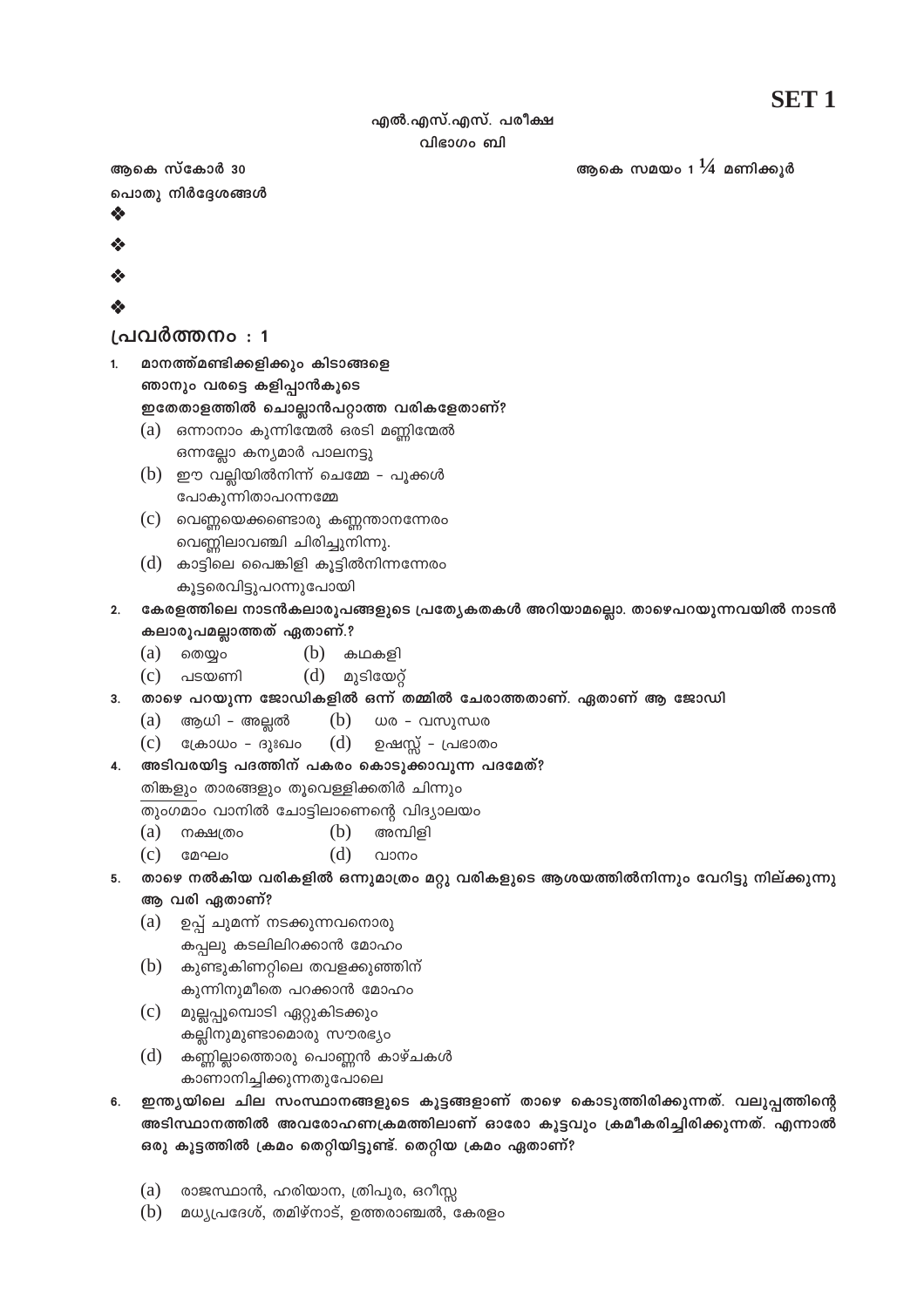- $(c)$ ആന്ധ്രപ്രദേശ്, ഗുജറാത്ത്, പഞ്ചാബ്, കേരളം
- $(d)$  മഹാരാഷ്ട്ര, കർണ്ണാടക, പശ്ചിമബംഗാൾ, സിക്കിം
- 7. നമ്മുടെ പഴയകാല ശവസംസ്കാരവുമായി ബന്ധപ്പെട്ട ഒരു വ്സതുവിന്റെ സവിശേഷതകളാണ താഴെ കൊടുത്തിരിക്കുന്നത്. പണ്ട് കാലത്ത് ശവസംസ്കാരവുമായി ബന്ധപ്പെട്ടത് വലിയ മൺപാ ത്രത്തിന്റെ ആകൃതിയിലുള്ളത്
	- $(a)$ കുടക്കല്ല് തൊപ്പിക്കല്ല്
		- (b) അത്താണി  $(d)$ നന്നങ്ങാടി
		-

 $(c)$ 



- ഫോട്ടോകൾ ശ്രദ്ധിച്ചല്ലോ. പ്രസിദ്ധരായ രണ്ട് ശാസ്ത്രജ്ഞരാണ് ഇവർ. ഇതിൽ ഒരാളുടെ ജന്മ 8. ദിനം ദേശീയശാസ്ത്രദിനമായി ആചരിക്കുന്നു. രണ്ടാമത്തെ വ്യക്തി ഇന്ത്യയുടെ പ്രസിഡണ്ടായിരു
	- ന്നു. ആരെല്ലാമാണിവർ?
	- (a) ഹോമി ജഹാംഗീർ ഭാഭ, ഡോ. എ.പി.ജെ. അബ്ദുൾകലാം
	- $(b)$  ഡോ. എസ്. ചന്ദ്രശേഖരൻ, ജഗദീഷ് ചന്ദ്രബോസ്
	- (c) സി.വി. രാമൻ, ഡോ. എ.പി.ജെ. അബ്ദുൾകലാം
	- (d) വിക്രം സാരാഭായ്, ഡോ. എ.പി.ജെ. അബ്ദുൾകലാം
- ഐസ് വെച്ച പാത്രത്തിന് പുറത്ത് വെള്ളത്തുള്ളികൾ പറ്റിപ്പിടിച്ചതായി കണ്ടു. കാരണം എന്തായി  $9.$ രിക്കും?
	- $(a)$ ഐസ് ഉരുകി വെള്ളം പാത്രത്തിൽനിന്നും കവിഞ്ഞൊഴുകി
	- $(b)$  പാത്രത്തിലെ നേർത്ത സുഷിരങ്ങളിലൂടെ വെള്ളം പുറത്ത് വന്നു
	- (c) ഐസ് ചൂടായപ്പോൾ വെള്ളമായി
	- പാത്രത്തിലെ ഐസ് പുറത്തുള്ള നീരാവിയെ തണുപ്പിച്ച് വെള്ളമാക്കി.  $(d)$
- 10. വിവിധ ആകൃതിയിലുള്ള പാത്രങ്ങളിൽ വെള്ളം നിറച്ചപ്പോഴുള്ള ചിത്രങ്ങളാണ് താഴെ കാണിച്ചിരി ക്കുന്നത്. ശരിയായ ചിത്രം ഏതാണ്?



- ഒരു ക്യൂവിൽ കുറേ പേർ നിൽക്കുന്നു. രണ്ട് ഭാഗത്തുനിന്ന് എണ്ണിയപ്പോഴും ഗായത്രി പതിനെട്ടാ  $11.$ മത്തെ ആളാണ്. ക്യൂവിൽ ആകെ എത്ര പേരുണ്ട്?
	- $(a)$ 34  $(b)$  $36$
	- $(d)$  $(c)$ 35 37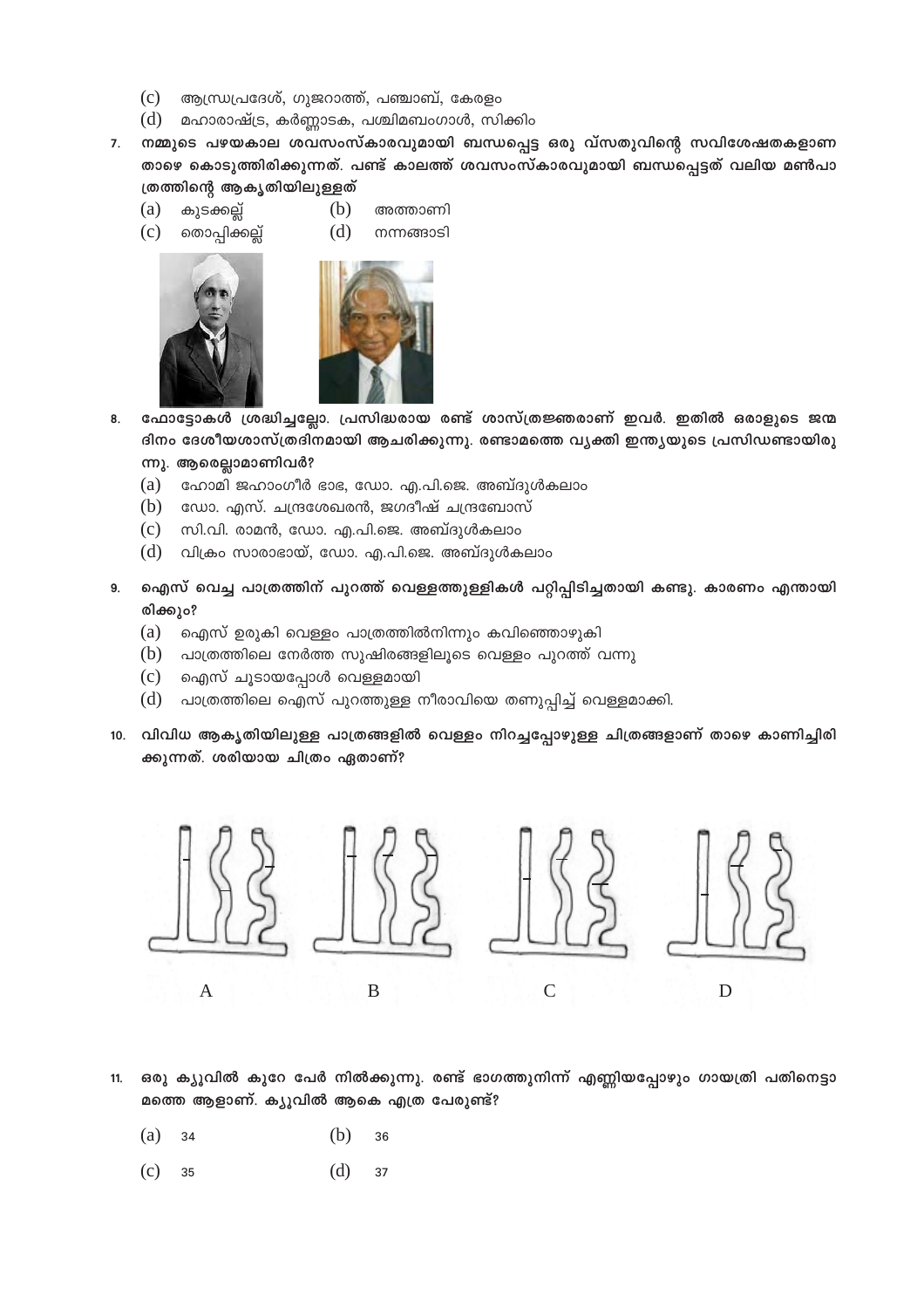- 12. 2011 ജനുവരി എട്ടാം തിയ്യതി രാവിലെ 11 മണിക്ക് കോട്ടയത്തുനിന്നും തിരിച്ച ട്രെയിൻ ഉച്ചകഴിഞ്ഞ് 2 മണിക്ക് തിരുവനന്തപുരത്ത് എത്തിച്ചേർന്നു. തിരുവനന്തപുരത്ത് എത്തിച്ചേർന്ന സമയം 24 മണി ക്കൂർ ക്ലോക്ക് സമയത്തിൽ എത്രയായിരിക്കും?
	- $(a)$  1 മണി  $(b)$  2 മണി
	- $(c)$  13 മണി  $(d)$  14 മണി
- 13. കൃഷ്ണേട്ടൻ എന്നും രാവിലെ നടക്കാറുണ്ട്. അന്നത്തെ ദിവസം ആദ്യത്തെ അര മണിക്കൂറിൽ 1500 മീറ്റർ ദൂരം നടന്നു. തുടർന്നുള്ള അര മണിക്കൂറിൽ 1250 മീറ്റർ ദൂരം നടന്നു. എങ്കിൽ കൃഷ്ണേട്ടൻ ആകെ എത്ര കിലോമീറ്റർ ദൂരം നടന്നു?
	- $(a)$  2.50 കി.മീ  $(b)$  2.70 കി.മി
	- $(c)$  2.75 കി.മി  $(d)$  3 കി.മി
	- 14. ഒരു സംഖൃയോട് 78 കൂട്ടുന്നതിന് പകരം അത് തിരിച്ചിട്ട് കൂട്ടിയപ്പോൾ കിട്ടിയ

ഉത്തരം1328 ആണെങ്കിൽ ശരിയായ ഉത്തരം എത്രയാണ്?

- (a) 1241 (b) 1328
- (c) 1319 (d) 1421
- 15. കൂട്ടത്തിൽ പെടാത്തത് ഏത്?

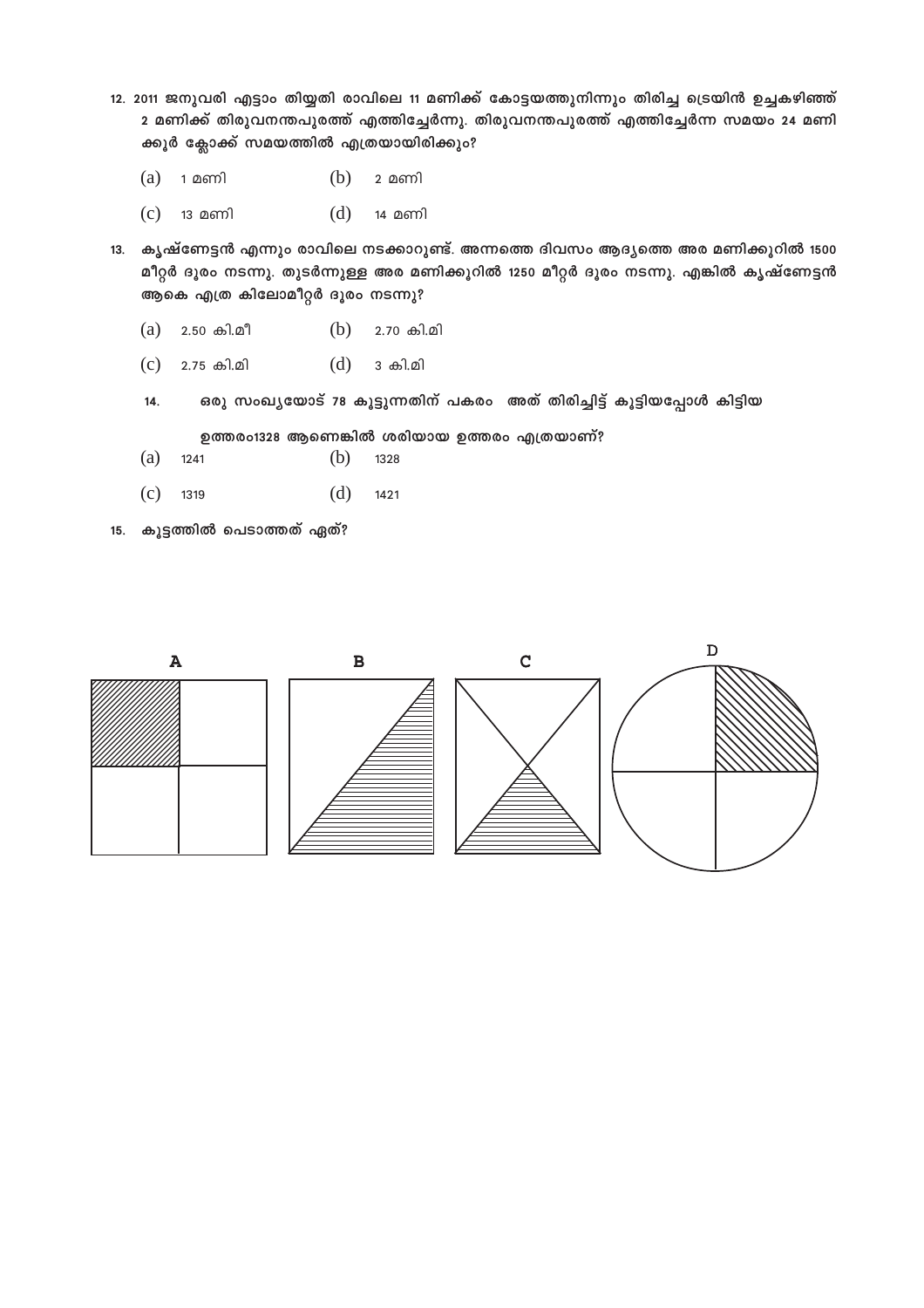# **SET 1 Answer Key Part - B**

| 1.  | B                       |
|-----|-------------------------|
| 2.  | B                       |
| 3.  | C                       |
| 4.  | B                       |
| 5.  | C                       |
| 6.  | $\bold{A}$              |
| 7.  | D                       |
| 8.  | C                       |
| 9.  | D                       |
| 10. | B                       |
| 11. | C                       |
| 12. | $\overline{\mathbf{D}}$ |
| 13. | C                       |
| 14. | A                       |
| 15. | $\bf{B}$                |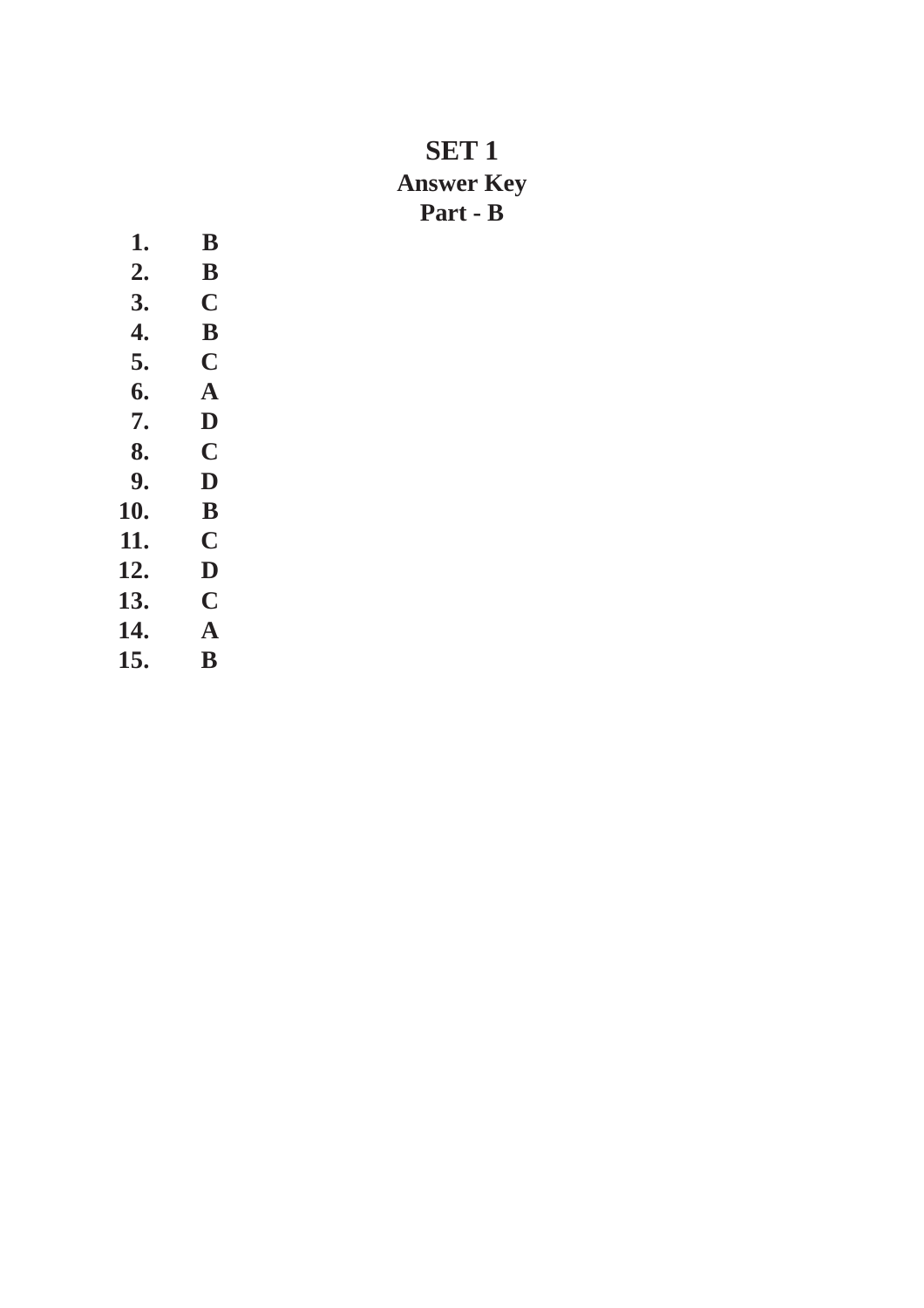# **SET1**

#### സൂചകങ്ങൾ

| പ്രവർത്തനം $\,$ : $1$ |   |                                                         |          |  |
|-----------------------|---|---------------------------------------------------------|----------|--|
| (a)                   | ❖ | പരമാവധി നിർദ്ദേശങ്ങൾ കണ്ടെത്തിയിട്ടുണ്ട്                | സ്കോർ 10 |  |
|                       | ❖ | സംക്ഷിപ്തമായ രചനാരീതി                                   |          |  |
|                       | ❖ | പ്രായോഗികതയിലുന്നിയ നിർദ്ദേശങ്ങൾ                        |          |  |
| (b)                   | ❖ | ആത്മകഥ                                                  | സ്കോർ 20 |  |
|                       | ❖ | ആത്മാംശം കലർന്ന അവതരണം                                  |          |  |
|                       | ❖ | ആഖ്യാനത്തിന്റെ സമഗ്രത                                   |          |  |
|                       | ❖ | ഉചിത പ്രയോഗങ്ങളും ശൈലിയും                               |          |  |
| പ്രവർത്തനം $: 2$      |   |                                                         | സ്കോർ 15 |  |
| (a)                   | ❖ | അനുയോജ്യമായ മാനദണ്ഡങ്ങൾ കണ്ടെത്തി തരം തിരിച്ചിട്ടുണ്ട്. | സ്കോർ 5  |  |
| (b)                   | ❖ | ഉചിതമായ നിഗമനങ്ങൾ രേഖപ്പെടുത്തിയിട്ടുണ്ട്.              | സ്കോർ 5  |  |
|                       | ❖ | പരമാവധി നിഗമനങ്ങൾ രേഖപ്പെടുത്തിയിട്ടുണ്ട്.              |          |  |
| (c)                   | ❖ | പ്രായോഗികതയിലൂന്നിയ പ്രവചനം                             |          |  |
|                       | ❖ | നിഗമനങ്ങളുമായുള്ള ബന്ധം                                 | സ്കോർ 5  |  |
|                       | ❖ | സംക്ഷിപ്തത                                              | സ്കോർ 15 |  |

#### പ്രവർത്തനം  $: 3$

- കൃത്യമായ ഉത്തരമുണ്ട്.  $\mathbf{e}^{\bullet}_{\mathbf{e}^{\bullet}}$
- $\clubsuit$  ഉത്തരത്തിലേക്കുള്ള പ്രക്രിയ കൃതൃമാണ്.
- ❖ അനുയോജ്യമായ ഗണിതക്രിയകൾ ചെയ്തിട്ടുണ്ട്.

[ആകെ ചെലവും വരവും തമ്മിലുള്ള വ്യത്യാസം കണ്ടെത്തിയാണ് കരാറുകാരന് കിട്ടുന്ന തുക കണ്ടെത്തേണ്ടത്.

| ആകെ ചെലവ് കൂലിയിനത്തിൽ (സ്ത്രീകൾ) |              | $450 \times 12 =$ |  | 5400                             |  |
|-----------------------------------|--------------|-------------------|--|----------------------------------|--|
|                                   | (പുരുഷന്മാർ) | $600 \times 14 =$ |  | 8,400                            |  |
| പഞ്ചായത്തിന് നൽകേണ്ടത്            |              |                   |  | $1750 \quad X \quad 15 = 26,250$ |  |
| ലോറി വാടക                         |              |                   |  | $1000 \quad X \quad 15 = 15,000$ |  |
| ആകെ                               |              |                   |  | $=$ 550,50 രൂപ                   |  |
| വരവ്                              |              |                   |  | $5,000$ X 15 = 75,000 രൂപ        |  |
| നീക്കിയിരിപ്പ്                    |              |                   |  | $75,000 - 55050 = 19950$ രൂപ]    |  |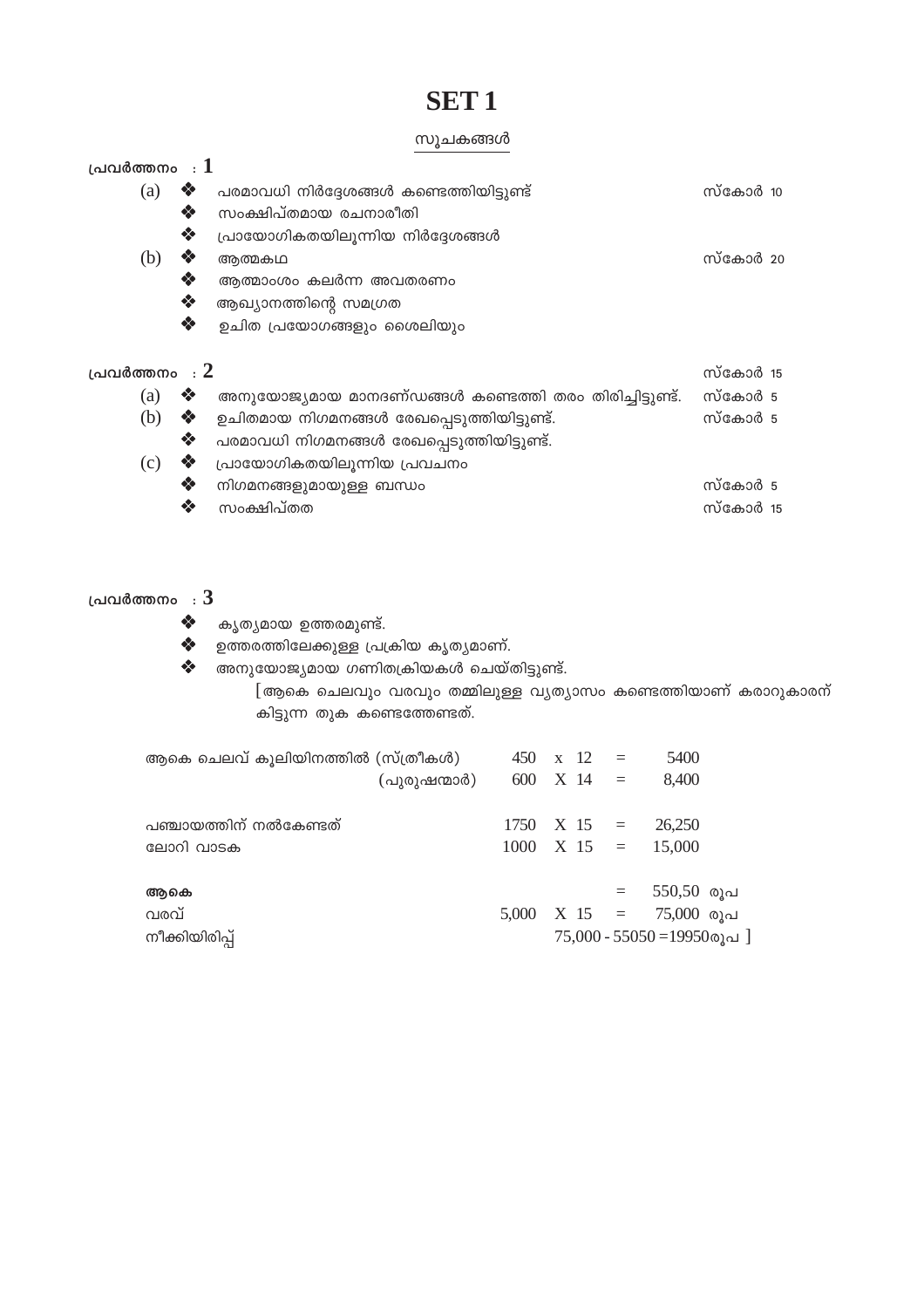## പാർട്ട് – സി

മൂന്നാമത്തെ വിഭാഗം - പോർട്ട്ഫോളിയോ വിലയിരുത്തലാണ് -ക്ലാസിൽ പഠനപ്രവർത്തനങ്ങളുടെ ഭാഗമായി കുട്ടികൾ രൂപപ്പെടുത്തിയ മികച്ച ഉൽപ്പന്നങ്ങൾ,(വിഷയം തിരിച്ച്) ഓരോ വിഷയത്തിന്റെയും നോട്ടുപുസ്തകം എന്നിവ അടങ്ങിയതാണ് പോർട്ട്ഫോളിയോ.

കുട്ടി സമർപ്പിച്ച പോർട്ട്ഫോളിയോകളിൽ നിന്നും കുട്ടിയോ,ഇൻവി ജിലേറ്ററോ തെരഞ്ഞെടുത്ത ഒരു വിഷയത്തിന്റെ /ഇനത്തിന്റെ പോർട്ട്ഫോളിയോ മുഖവിലയ്ക്കെടുത്താണ് മൂല്യനിർണയം

നടത്തുക. പോർട്ട്ഫോളിയോ വിലയിരുത്തലിന്റെ ആദ്യഘട്ടം കുട്ടിയുടെ സ്വയം വിലയിരുത്തലാണ്.

\* തെരഞ്ഞെടുത്ത ഇനത്തിന് പാഠഭാഗവുമായുള്ള ബന്ധം, മികവു കൾ, മെച്ചപ്പെടുത്താനുള്ള നിർദ്ദേശങ്ങൾ എന്നിവയെ കുറിച്ച് കുട്ടിക്കുള്ള ധാരണയാണ് സ്വയംവിലയിരുത്തലിൽ പരിഗണിക്കുക.

രണ്ടാം ഘട്ടമായ അധ്യാപകന്റെ വിലയിരുത്തലിൽ

- $\sqrt{}$ ഉല്പന്നങ്ങളും പ്രവർത്തനങ്ങളും തമ്മിലുള്ള ബന്ധം.
- $\sqrt{}$ പോർട്ട്ഫോളിയോ ഇനങ്ങളിൽ കാണുന്ന ഗുണാത്മക വളർച്ച.
- $\sqrt{}$ ഓരോ വിഷയത്തിനും പ്രത്യേക പ്രവർത്തനങ്ങൾ ഉൾക്കൊ ള്ളിച്ചിട്ടുണ്ടോ.

എന്നീ കര്യങ്ങളാണ് പരിഗണിക്കുക – ഈ കാര്യങ്ങൾ വിലയിരുത്താൻ പര്യാപ്തമായ ചോദ്യങ്ങളാണ്

കുട്ടികളുമായി ഇന്റർവ്യൂവിൽ അധ്യാപകർ ഉൾപ്പെടുത്തുക. ചുരുക്കത്തിൽ, പോർട്ട്ഫോളിയോ കുറ്റമറ്റതാക്കിയാൽ സ്കോളർഷിപ്പിന് 20 സ്കോർ ലഭിച്ചു എന്ന് അനുമാനിക്കാം എന്നർത്ഥം.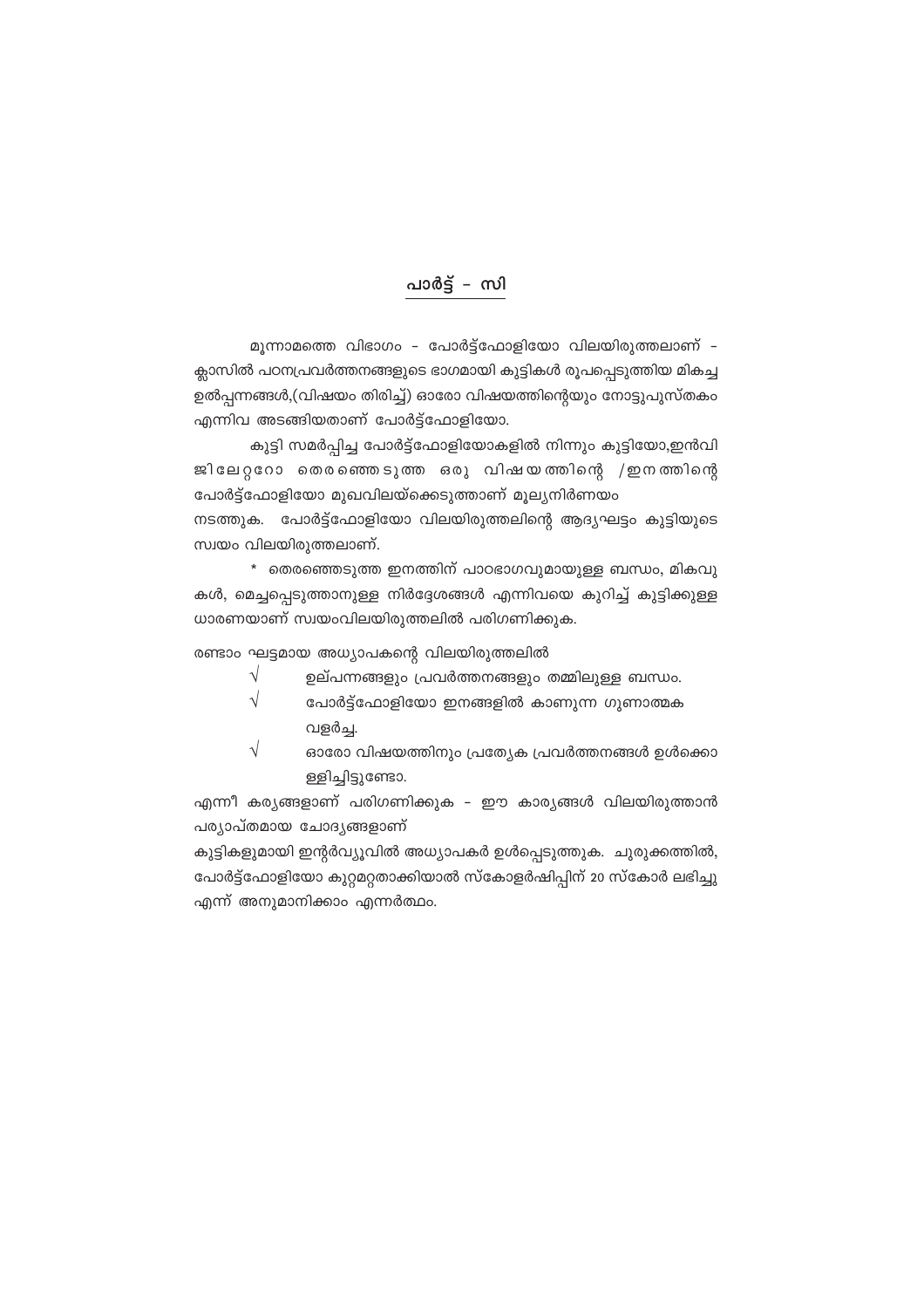### സെറ്റ് –  $2$ എൽ.എസ്.എസ് പരീക്ഷ 2011 വിഭാഗം – എ

ആകെ സ്കോർ : 50

ആകെ സമയം $: 2 \frac{1}{4}$  മണിക്കുർ

പൊതുനിർദ്ദേശങ്ങൾ

പ്രവർത്തനം – 1

പ്രവർത്തനം - 1(a) മരമാണ് മറുപടി

കോഴിക്കോട് നഗരമധ്യത്തിൽ സ്ഥാപിച്ച ബോർഡാണിത്. ബോർഡ് സൂക്ഷ്മമായി വായിച്ചു നോക്കൂ

 $\mathbf{1}$ 

#### വനവർഷം - 2011

നദികളുണ്ടാകാൻ കാരണം വനങ്ങളുടെ ജല സംഭരണശേഷിയാണ്. വനങ്ങൾ ഇല്ലാതാ യാൽ നദികൾ ഇല്ലാതാകും. നദികൾ ഇല്ലാ തായാൽ കുളിക്കാനും കുടിക്കാനും കൃഷിക്കും ഒന്നും വെള്ളം കിട്ടില്ല. വനങ്ങ ളില്ലാതായാൽ മഴ പെയ്യില്ല. മഴ ഇല്ലാതായാൽ ഭൂമി വരണ്ടുണങ്ങും. സകല ജീവജാല ങ്ങളും നശിക്കും. മഴപെയ്യിക്കാൻ സഹായി ക്കുനന്ന വനങ്ങളെ സംരക്ഷിക്കണം. ശുദ്ധ വായു തരുന്ന വനങ്ങളെ സംരക്ഷിക്കണം. കാലാവസ്ഥയെയും ഭൂമിയുടെ നിലനി ല്പിനെ തന്നെയും സംരക്ഷിക്കുന്ന വന ങ്ങളെ നശിപ്പിക്കരുത്. വനം ജീവനാണ് അതുസംരക്ഷിക്കേണ്ടത് നമ്മുടെ ഓരോരു ത്തരുടെയും കടമയാണ്. 2011 അന്താ രാഷ്ട്രവനവർഷം അതോർമ്മിപ്പിക്കുന്നു. ഇനി അങ്ങോട്ട് വനമഹോത്സവമാക്കി മാറ്റാർ നമുക്ക് കഴിയണം.

#### കാട് പുനർജ്ജനിക്കുന്നു.

വീശിയടിക്കുന്ന പൊടിക്കാറ്റ്, ജലാംശം നഷ്ടപ്പെട്ട മൊട്ടക്കുന്നുകൾ നിറഞ്ഞ അട്ട പ്പാടി, കിട്ടുന്ന വിലക്ക് ഭൂമിവിറ്റ് നാടുവിടുന്ന നാട്ടുകാർ, മഴ കുറഞ്ഞ് ഭൂമിയിൽ കൃഷി ചെയ്യാൻ കഴിയാതെ, കുടിവെള്ളം പോലും കിട്ടാതെ പച്ചപ്പിന്റെ അവശേഷിച്ചിരുന്ന – തുരുത്തുകൾ – ആരെല്ലാമോ നഷ്ടപ്പെടു ത്തിയപ്പോൾ സുഗതകുമാരി ടീച്ചറുടെ നേതൃത്വത്തിൽ നടത്തിയ പച്ചപ്പിനെ തിരിച്ചു പിടിക്കാൻ നടത്തിയ പ്രവർത്തനങ്ങൾ നമ്മൾ ഓർക്കുക. മരങ്ങൾ മുറിച്ചെറിഞ്ഞ് മൊട്ടക്കുന്നുകൾ അവശേഷിപ്പിച്ച ഒരു നാട്. അവിടെ ഇപ്പോൾ കാട് പുനർജനിക്കുക യാണ്. ഒപ്പം ഒരുപുഴയും.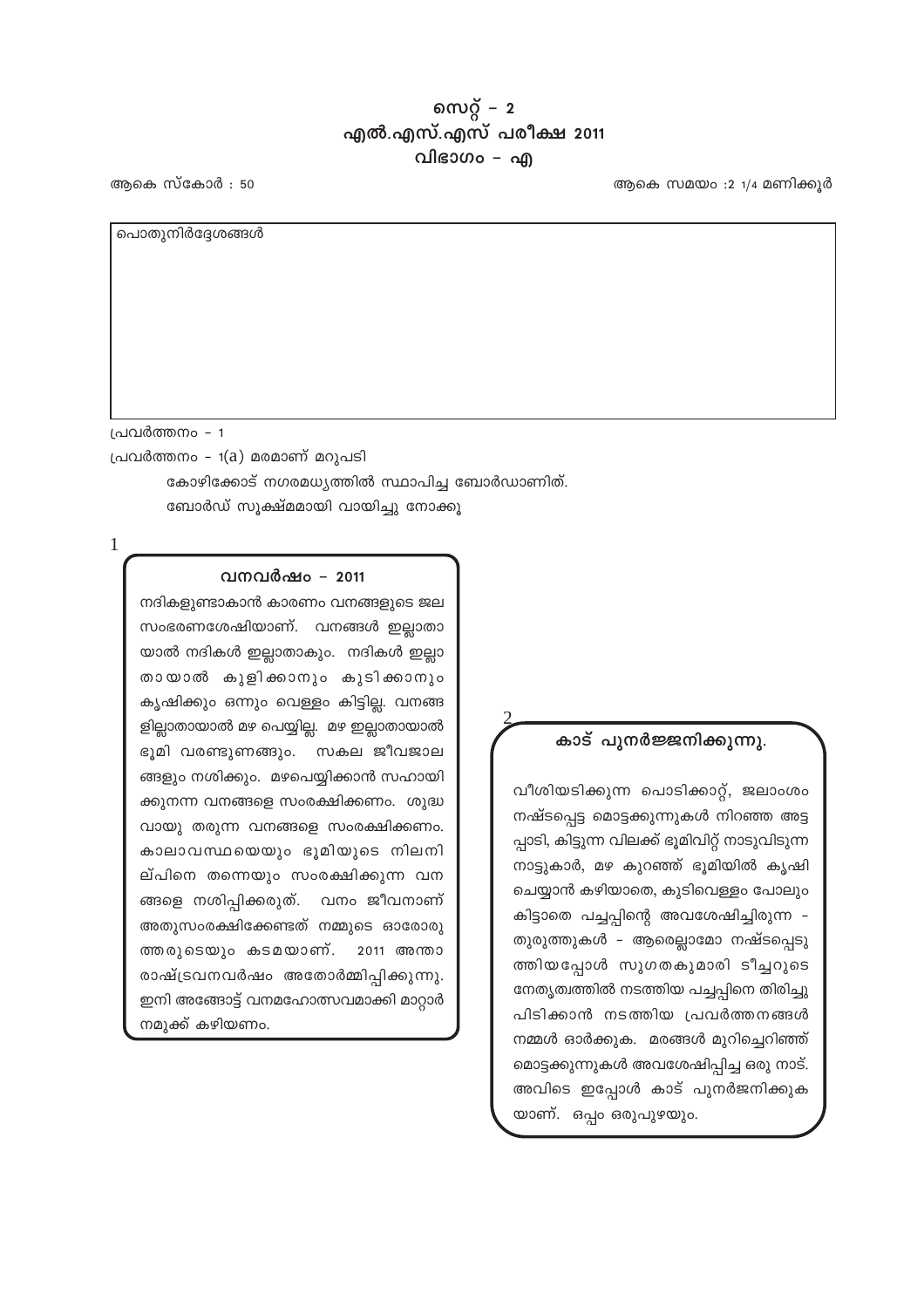#### സാമാധാനത്തിന്റെ പച്ചക്കുട

3. ഒരു ചെടി നടുമ്പോൾ നാം സമാധാനത്തിന്റെ ഒരു വിത്തു പാകുകയാണ്. 2004ൽ സമാധാന നോബെൽ നേടിയ ഡോ വംഗാരിമാതീയിയുടെ ആദ്യപ്രതികരണമായിരുന്നു. 1977ൽ സ്വന്തം വീട്ടുമുറ്റത്ത് 9 വൃക്ഷത്തൈകൾ നട്ടുകൊണ്ട് ആരംഭിച്ച ഗ്രീൻബെൽട്ട് പ്രസ്ഥാനം. ഈ പ്രസ്ഥാനം കെനിയ, മറ്റ് ആഫ്രിക്കൻ രാജ്യങ്ങളിലുമായി മൂന്നുകോടി യിലേറെ വൃക്ഷതൈകൾ നട്ടുവളർത്തിക്കഴിഞ്ഞിരിക്കുന്നു. ഒട്ടേറെ നീർത്തടപദ്ധതികൾ നടപ്പിലാക്കി. 1940 ഏപ്രിൽ 1ന് ജനിച്ച മാതായ് എല്ലായിടത്തും ഒന്നാമതായിരുന്നു. വന നശീകരണത്തിനെതിരെ പടപൊരുത്താൻ മരം നട്ടാൽ മാത്രം പോരാ, സാമുഹികമായ പോരാട്ടം കൂടി വേണമെന്ന് അവർ തിരിച്ചറിഞ്ഞു. നായ്റോബിയിലെ ഉറുഹി പാർക്കിൽ 62 നിലകെട്ടിടം നിർമ്മിക്കുന്നതിനെതിരെ യുദ്ധം ചെയ്തു വിജയിച്ചു. 1992ൽ ജനാധി പത്യ പ്രക്ഷോഭത്തിൽ പങ്കെടുത്തു മർദ്ദമമേറ്റു, ജയിൽവാസം അനുഭവിച്ചു. 2002ൽ പാർല മെന്റിലേക്ക് സ്വന്തം നാട്ടിൽ നിന്നും 98% വോട്ടുമായി മാതായ് വൻവിജയം നേടി. വംഗാ രിമാതായിയുടെ വാക്കുകൾ ഒരിക്കൽ കൂടി ഓർക്കുക. ഒരു ചെടി നനടുമ്പോൾ നാം സാമാധാനത്തിന്റെ ഒരു വിത്തുപാകുകയാണ്.

> എന്റെ മരം കേരളത്തിലെ മുഴുവൻ കുട്ടികളും ചേർന്ന് നടത്തിയ പരി സ്ഥിതി സംരക്ഷണ വിപ്ലവമാണ് എന്റെ മരം പരിപാടി. ഓരോ കുട്ടിയും തന്റെ വീട്ടുപറമ്പിൽ മരങ്ങൾ വെച്ചു പിടിപ്പിക്കുകയും അവയെ ഇന്നും സംരക്ഷിക്കുന്നു. എന്റെ മരം പരിപാടി കുട്ടികൾ നടത്തി. നമൂക്കേതരാൾക്കും അവർക്കൊപ്പം ചേരാം.

ബോർഡ് വായിച്ചല്ലോ

പ്രവർത്തനം - 1 (ബി)

#### പ്രവർത്തനം – 2

വെള്ളം വെള്ളം സർവ്വത്ര......

4.

മരം വെച്ചുപിടിപ്പിക്കലും വനസംരക്ഷണവും കാ നാടിന്റെ മുഖഛായതന്നെ മാറ്റി. പുഴ പുനർജന നിച്ചു. കൃഷി നന്നായി. പക്ഷികൾ പാടി .... തവളകൾ ചാടി.... എങ്ങും സന്തോഷം. മണ്ണും വെള്ളവും മലിനീകരിക്കുന്നതിനെതിരെ ബോധവൽക്കരണ പരിപാടികൾ നടത്തി. കുന്നുകൾ തട്ടുകളായി തിരിച്ചു. സർവ്വജീവജാലങ്ങളും ശുദ്ധവായു ശ്വസിച്ച് ആരോഗ്യമുള്ളവരായി. കാ നാട്ടിലെ ഒരേഒരു മെഡിക്കൽ ഷോപ് പ്രവർത്തിക്കാതായി. ഇങ്ങനെ മരം നൽകിയ വരം നാടിന് അനുഗ്രഹമായി.

വനം നൽകുന്ന സന്തോഷം... കാ നാട്ടുകാർ അനുഭവിക്കുകയാണ്.

കാ നാട്ടിൽ നടന്ന വിവിധ വനസംരക്ഷ പ്രവർത്തനങ്ങളിൽ ചിലതാണ് നിങ്ങൾ വായിച്ചത്. ഈ പ്രവർത്ത നങ്ങളെ വിലയിരുത്തി അവിടെ എന്തൊക്കെ മാറ്റങ്ങളാവും ഉണ്ടായിട്ടുണ്ടാവുക. നിഗമനങ്ങൾ ക്രോഡീ കരിച്ച് – ഒരു നിഗമനകുറിപ്പ് തയ്യാറാക്കു.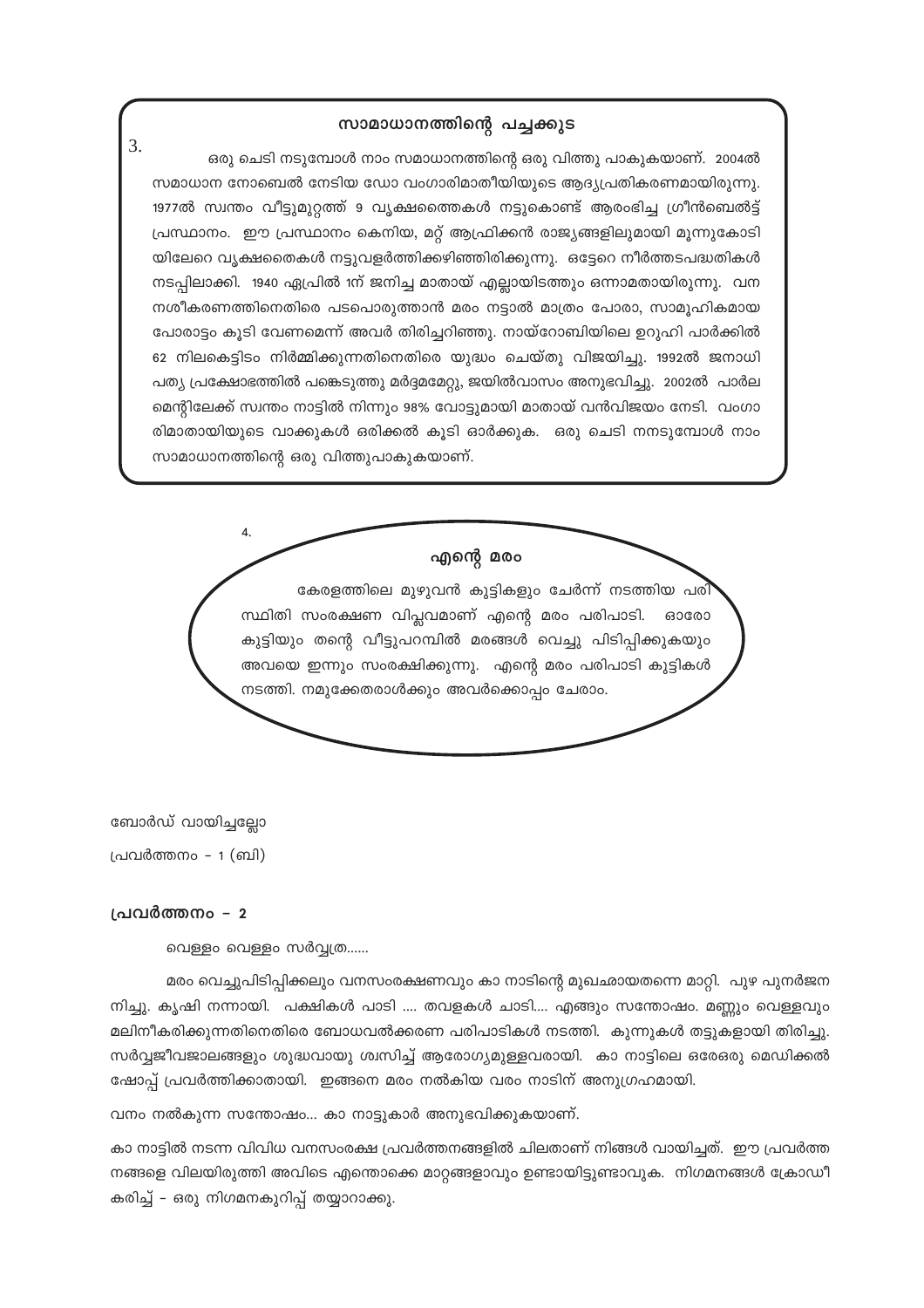#### പ്രവർത്തനം - 3

#### മരം തരും സുഖം

പുഴ സംരക്ഷണ പ്രഖ്യാപനത്തിന്റെ ഭാഗമായി വിവിധ പ്രവർത്തനങ്ങൾ ഏറ്റെടുക്കാൻ പ്രദേശത്തെ നാല് വിദ്യാലയങ്ങൾ തയ്യാറായി. ഓരോ സ്കുളിലുമുള്ള കുട്ടികളുടെ എണ്ണത്തിന് തുല്യ മായി പുഴയുടെ തീരത്ത് വൃക്ഷതൈകൾ നടുന്ന പ്രവർത്തനമാണ് ആദ്യം അവർ ഏറ്റെടുത്തത്. വിദ്യാല യത്തിലെ കുട്ടികളുടെ എണ്ണവും വൃക്ഷത്തൈകളുടെ വിലയും താഴെ കൊടുത്തിരിക്കുന്നു.

പട്ടിക - 1

| വിദ്യാലയത്തിന്റെ പേര്       | ക്രുട്ടികളുടെ എണ്ണം |
|-----------------------------|---------------------|
| ജി.എൽ.പി.എസ്, തൂവക്കുന്ന്   | 128                 |
| ജി.എൽ.പി.എസ്, അതിരങ്കോട്    | 172                 |
| എം.യു.എം.എൽ.പി, പാതിരപ്പറ്റ | 156                 |
| ജി.എൽ.പി.എസ്, കണ്ണങ്കോട്    | 208                 |

പട്ടിക – 2

| വൃക്ഷത്തൈകളുടെ പേര് | വില    |
|---------------------|--------|
| മഹാഗണി              | 6 രൂപ  |
| മാവ്                | 12 രൂപ |
| പ്ലാവ്              | 5 രൂപ  |
| നെല്ലി              | 11 രൂപ |

വൃക്ഷത്തൈകൾ വണ്ടിയിൽ കൊണ്ടുവരുന്നതിന് ചെലവായ 840 രൂപ നാല് വിദ്യാലയങ്ങളും തുല്യമാ യിട്ടാണ് എടുത്തത്.

- നാല് ഇനം വൃക്ഷതൈകളും തുല്യമാണ് വിദ്യാലയങ്ങൾ വാങ്ങിയതെങ്കിൽ ഓരോ സ്കൂളിനും ലഭിച്ച വൃക്ഷത്തൈകൾ എത്രവീതമായിരിക്കും?
- ഈ പ്രവർത്തനവുമായി ബന്ധപ്പെട്ട് ഓരോ വിദ്യാലയത്തിനും എത്ര രൂപ ചെലവാകും?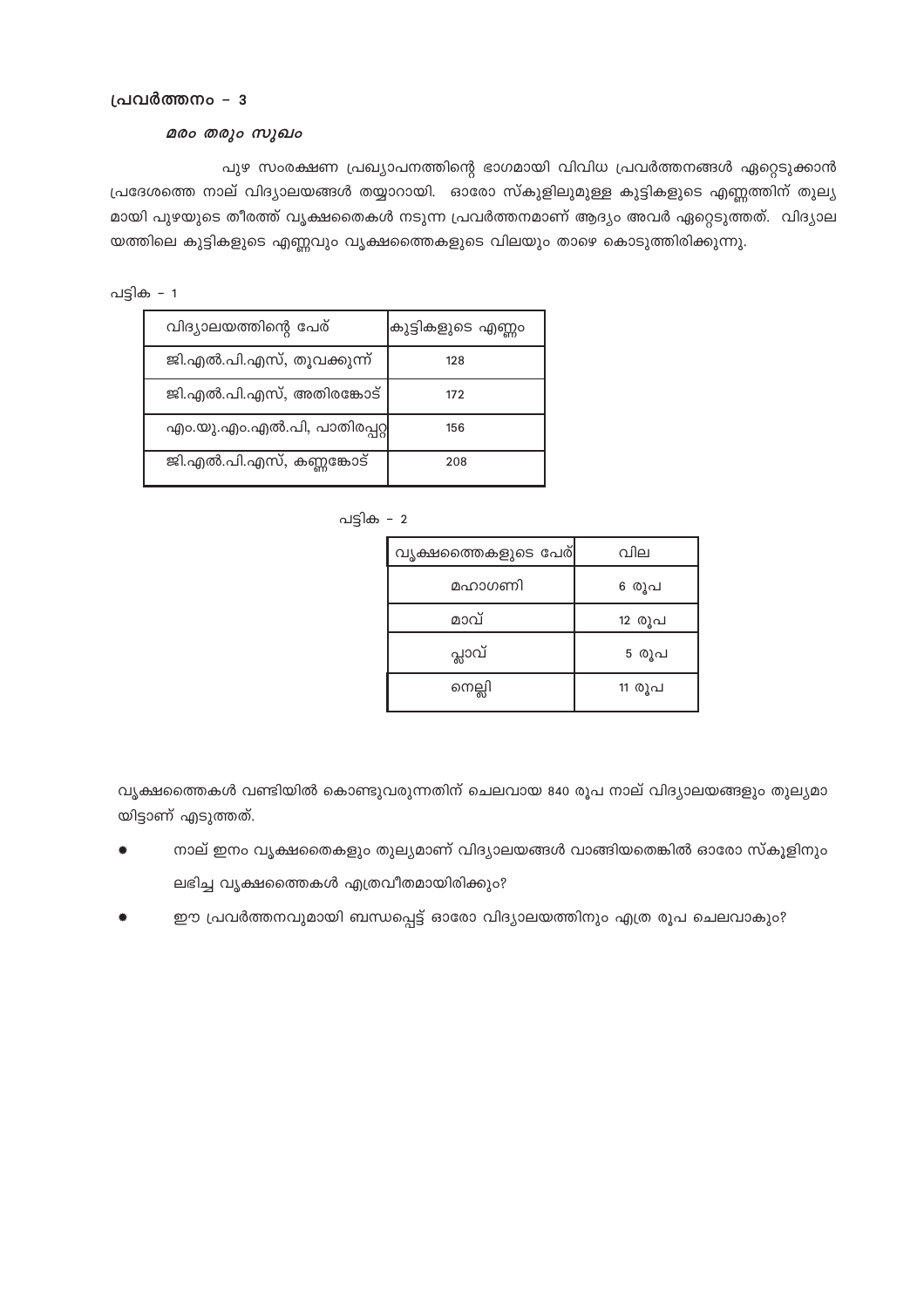## സെറ്റ് –  $2$ എൽ.എസ്.എസ് പരീക്ഷ 2011 വിഭാഗം – ബി

ആകെ സ്കോർ : 30

ആകെ സമയം :1 1/4 മണിക്കുർ

പൊതുനിർദ്ദേശങ്ങൾ

''ഒരു കണ്ണീർക്കണം മറ്റുള്ളവർക്കായ് ഞാൻ പൊഴിക്കവെ  $\overline{1}$ . ഉദിക്കയാണെന്നാത്മാവിലായിരം സൗരമണ്ഡലം" ഇത്രമഹത്തായ ജീവിത ദർശനം പ്രകാശിപ്പിച്ച കവി നിങ്ങൾക്കെല്ലാം സുപരിചിതനാണ്. ആരാണ്?

- A. അക്കിത്തം അച്യുതൻ നമ്പൂതിരി
- $B.$  ഒളപ്പമണ സുബ്രമണ്യൻ നമ്പൂതിരി
- C. ഉള്ളൂർ എസ്. പരമേശ്വരയ്യർ
- $D.$  വള്ളത്തോൾ നാരായണ മേനോൻ
- ''വെള്ളപ്പൊക്ക''ത്തെ പറ്റിയുള്ള കഥ നിങ്ങൾ പഠിച്ചല്ലോ. ''വെള്ളപ്പൊക്കത്തിൽ'' എന്ന പ്രശ  $\mathcal{L}$ സ്തമായ മറ്റൊരു കഥ മലയാളത്തിൽ ഉണ്ട്. ആരുടെയാണ് ഈ കഥ?(കഥാകാരന്റെ നൂറാം പിറന്നാൾ ആഘോഷിക്കുകയാണിപ്പോൾ)
	- A. വൈക്കം മുഹമ്മദ് ബഷീർ
	- $B.$  തകഴി
	- $C.$  എം.ടി.വാസുദേവൻ നായർ
	- $D.$  കാക്കനാടൻ
- താഴെപ്പറയുന്ന കടങ്കഥകളിൽ സൂര്യനെപ്പറ്റിയല്ലാത്തത് ഏതാണ്? 3.
	- $A.$  ആനകേറാമല ആടുകേറാമല ആയിരം കാന്താരി പുത്തിറങ്ങി
	- $B.$  ആയിരം തിരിയിട്ട് കത്തിച്ച വിളക്ക് അന്തിയായപ്പോൾ അണഞ്ഞുപോയി.
	- C. മുങ്ങിയാൽ ചാകില്ല ഞാൻ തീയിട്ടാലെരിയില്ല ഞാൻ ആയിരം കൈകളുണ്ടെനിക്ക് എന്നെ തൊട്ടവരാരുമില്ല.
	- $D.$  താനെ വരും താനെ പോകും വന്നാൽ ചൂട് പോയാൽ ഇരുട്ട്.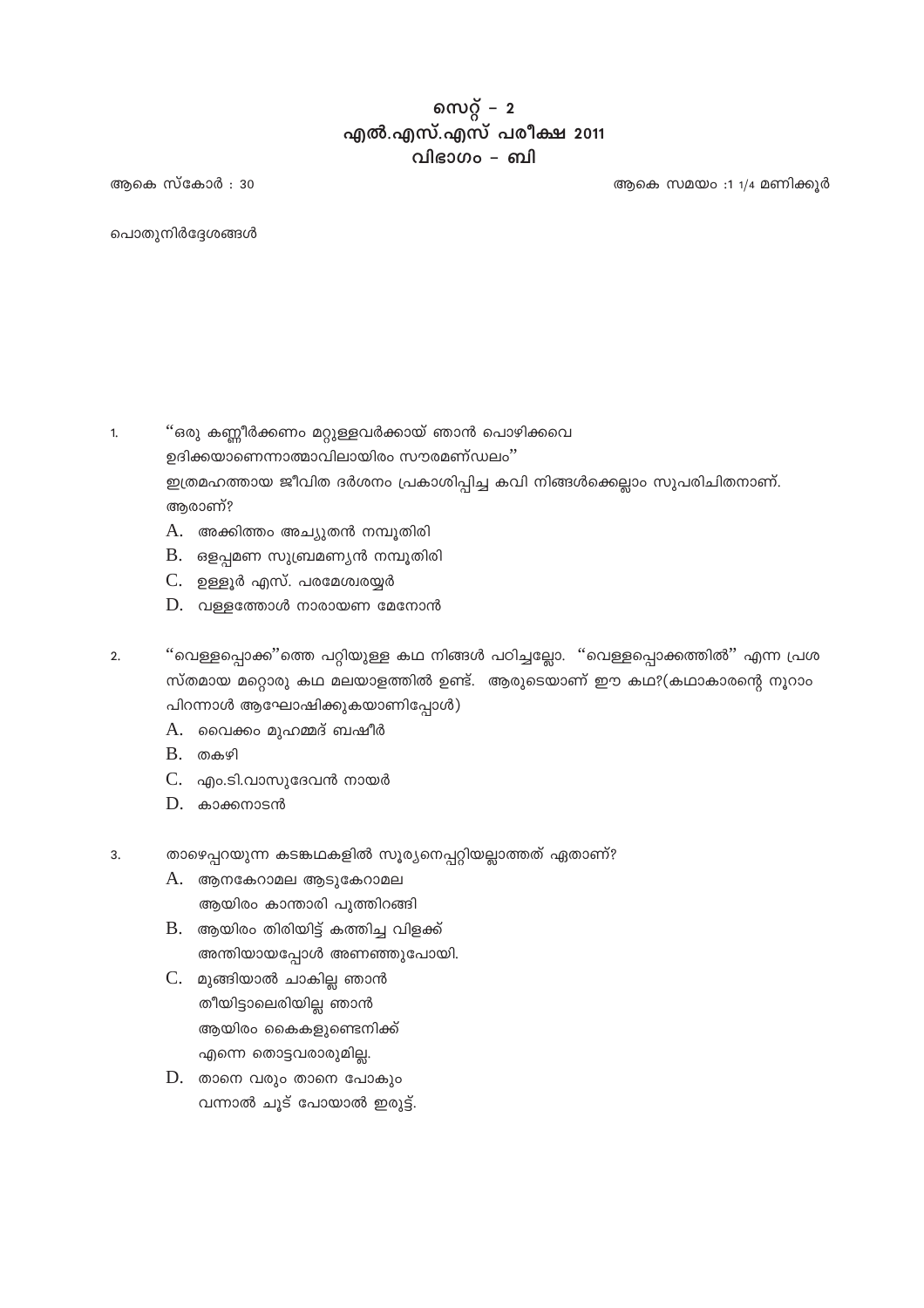- താഴെ നൽകിയ കുട്ടങ്ങൾക്കൊരു പ്രത്യേകതയുണ്ട്. എന്നാൽ ഒരു കൂട്ടത്തിൽ മാത്രം ഒരു  $\overline{4}$ . ഒറ്റയാനുണ്ട്. ഒറ്റയാനുള്ള കൂട്ടത്തെ കണ്ടെത്താമോ?
	- A. തകഴി, ഒ.എൻ.വി, എസ്.കെ.പൊറ്റക്കാട്
	- $B.$  എം.ടി.വാസുദേവൻ നായർ, എസ്.കെ.പൊറ്റക്കാട്, ജി.ശങ്കരക്കുറുപ്പ്
	- C. തകഴി, ഒ.എൻ.വി, ജി.ശങ്കരക്കുറുപ്പ്
	- $D.$  തകഴി, കുമാരനാശാൻ, എസ്.കെ.പൊറ്റക്കാട്
- വള്ളിക്കെട്ടുകൾ തോറും ചെന്നതി  $5<sub>1</sub>$

നുള്ളിൽ പുക്കിന പലജനമപ്പോൾ

ഇതേ ഈണത്തിലും താളത്തിലും ചൊല്ലാൻ പറ്റിയ വരികളേവ?

- $A.$  ഇന്നലേയോളമെന്തന്നറിഞ്ഞീല ഇനിനാളെയുമെന്തെന്നറിഞ്ഞീല
- B. ചിറകു കുരുത്തു തുടങ്ങുമ്പോഴൊരു ചിന്നക്കുരുവി നിനക്കുന്നു.
- C. മണ്ണിൽ പലപല കുഴിയുണ്ടാക്കി പൊണ്ണൻമാർ ചിലരവിടെയൊളിച്ചു
- $D.$  ഓമനത്തിങ്കൾക്കിടാവേ നല്ല കോമളത്തത്താമരപ്പൂവോ.
- 6. കരിമ്പിന് മധുര നൽകുന്ന വസ്തു ഏതാണ്?
	- A. ഗ്ലൂക്കോസ്
	- $B.$  ഹ്രെക്ടോസ്
	- C. സൂക്രോസ്
	- D. മൾട്ടോസ്
- ജലശുദ്ധീകരണത്തിന് വേണ്ടി സാധാരണയായി ഉപയോഗിക്കുന്ന രാസവസ്തു ഏതാണ്? 7.
	- A. വാഷിങ്ങ് പൗഡർ
	- B. ബ്ലീച്ചിങ്ങ് പൗഡർ
	- C. ചോക്ക് പൗഡർ
	- $D.$  ടാൽക്കം പൗഡർ
- 1942 മുതൽ 1945 വരെ വൈസ്രോയിയുടെ എക്സിക്യൂട്ടീവ് അംഗം. 8.

1947ൽ കേന്ദ്രമന്ത്രി സഭയിൽ നിയമകാര്യ മന്ത്രി.

ഇന്ത്യൻ ഭരണഘടനയുടെ ശില്പി. പിന്നീട് ബുദ്ധമതം സ്വീകരിച്ച വ്യക്തി–

- ഈ വ്യക്തി ആരാണ്?
- A. വി.വി.ഗിരി
- B. ജവഹർലാൽ നെഹ്റു
- $C.$  ബി.ആർ.അംബേദ്കർ
- D. സർദാർ വല്ലഭായ് പട്ടേൽ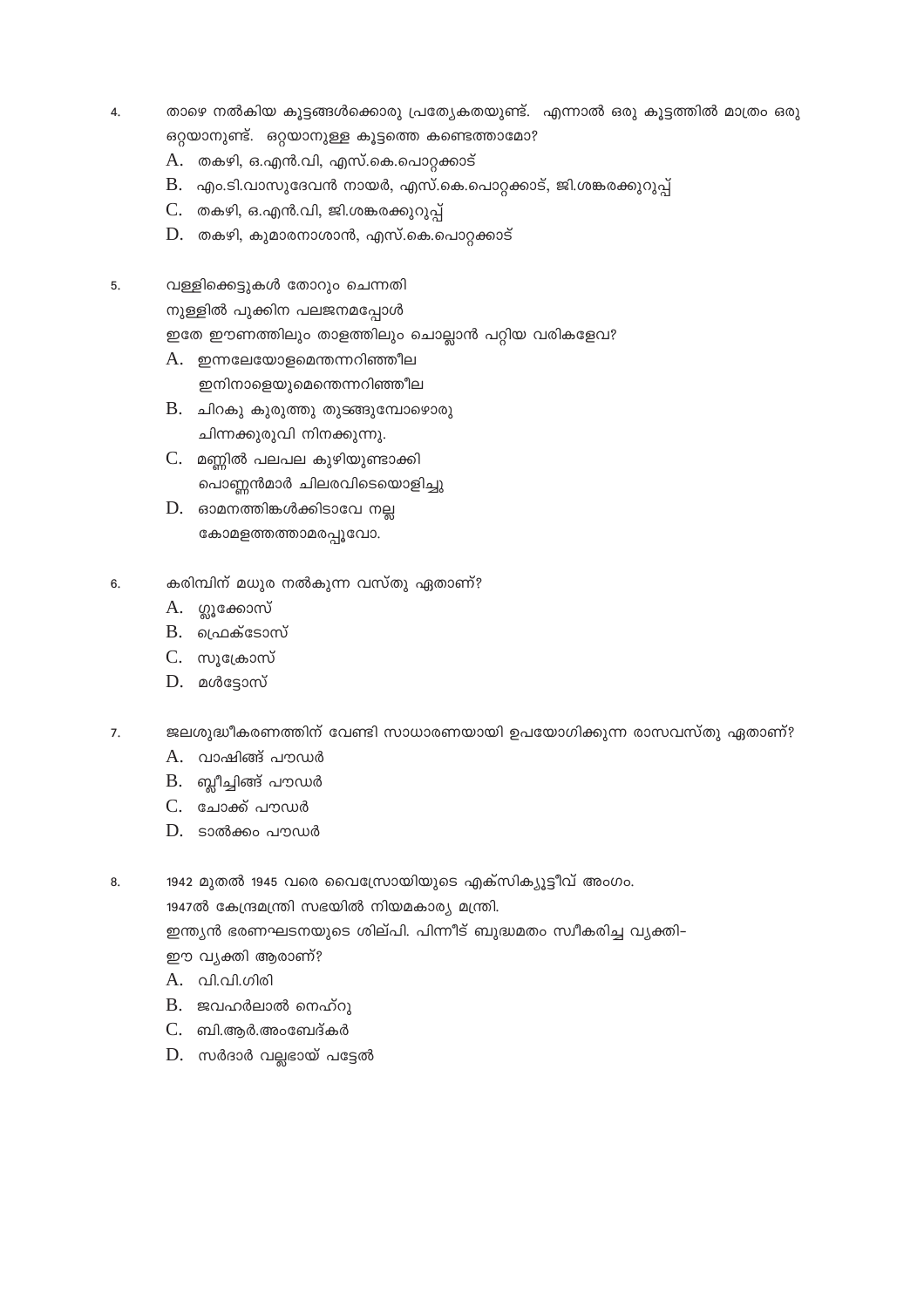ഒരു സഞ്ചാരി കേരളത്തിന്റെ വടക്കുഭാഗത്തുനിന്നും ശ്രദ്ധേയമായ സ്ഥലങ്ങൾ സന്ദർശിച്ച് 9. തെക്കോട്ടേക്ക് യാത്ര തുടങ്ങി. താഴെ കൊടുക്കുന്ന സന്ദർശന സ്ഥലങ്ങളുടെ കൂട്ടത്തിൽ നിന്നും ശരിയായകൂട്ടം തെരഞ്ഞെടുത്തു എഴുതുക.

| ബേക്കൽ            | В. | ബേക്കൽ                 |
|-------------------|----|------------------------|
| പയ്യാമ്പലം        |    | എടയ്ക്കൽ ഗുഹ           |
| കാപ്പാട് കടപ്പുറം |    | കുമരകം                 |
| തുഞ്ചൻപറമ്പ്      |    | ചെറുതുരുത്തി കലാമണ്ഡലം |
| മലമ്പുഴ           | D. | ആതിരപ്പള്ളി            |
| കോവളം             |    | മട്ടാഞ്ചേരി            |
| തേക്കടി           |    | മൂന്നാർ                |
| തുഞ്ചൻപറമ്പ്      |    | നിലമ്പൂർ               |

 $10.$ താഴെപ്പറയുന്നവയിൽ പൂർണ്ണമായും ശരിയായത് ഏതാണ്?

| A. വനവർഷം 2009         | $B.$ ജൈവവൈവിധ്യ വർഷം-2009 |
|------------------------|---------------------------|
| ജ്യോതിശാസ്ത്രവർഷം–2010 | ജ്യോതിശാസ്ത്രവർഷം–2010    |
| ജൈവവൈവിധ്യ വർഷം-2011   | വനവർഷം 2011               |
| C. വനവർഷം 2009         | D. ജ്യോതിശാസ്ത്രവർഷം-2009 |
| ജ്യോതിശാസ്ത്രവർഷം-2011 | ജൈവവൈവിധ്യ വർഷം-2010      |

വനവർഷം 2011

ജൈവവൈവിധ്യ വർഷം-2010

 $16 = 6$  $11.$ 

> $25 = 10$  $37 = 21$  $43 = ?$ A. 7, B. 12, C. 31, D. 27

- $12.$ 12 സെ.മീ നീളമുള്ള ഒരു ചതുരത്തിന്റെ അതേ ചുറ്റളവുള്ള ഒരു സമചതുരത്തിന് 9സെ.മീ വശമുണ്ട്. ചതരുത്തിന്റെ വീതി എത്ര? A. 24cm, B. 6cm, C. 8cm, D. 12cm
- 2011 ജൂൺ 26 മുതൽ ആഗസ്റ്റ് 15 വരെ ആകെ എത്ര ദിവസങ്ങൾ ഉണ്ട്?  $13.$ A. 50 ദിവസം, B. 51 ദിവസം, C. 49 ദിവസം, D. 48 ദിവസം

 $14.$  $10, 15, 22, 31, 42, \ldots$ ഇതിലെ അടുത്ത സംഖ്യ ഏതാണ്? A. 53, B. 54, C. 55, D. 57

രാജി എല്ലാ ദിവസവും 1/4 ലിറ്റർ വീതം പാൽ വാങ്ങും. നവംബർ മാസത്തിൽ 5 ദിവസം പാൽ  $15.$ വാങ്ങിയില്ല. എന്നാൽ ആ മാസം വാങ്ങിയ ആകെ പാലിന്റെ അളവ് എത്രയാണ്? A. 6 ലിറ്റർ, B. 61/4ലിറ്റർ, C. 61/2 ലിറ്റർ, D. 63/4 ലിറ്റർ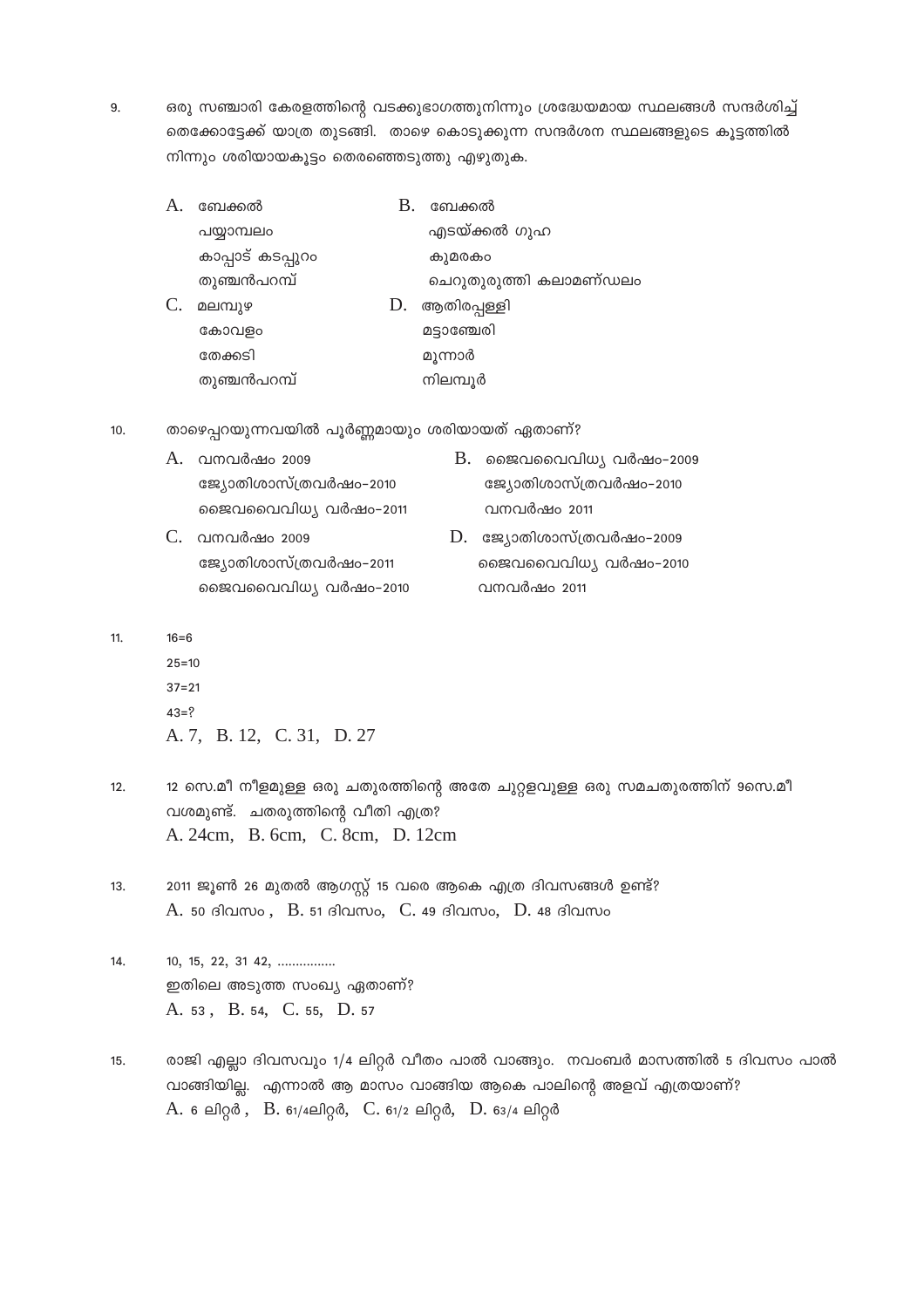# **Answer Key Set - 2**

**Part - B**

- 1 A
- 2 B
- 3 A
- 4 D
- 5 D
- $6 C$
- 7 B 8 - C
- 9 A
- 10 D
- 11 B
- 12 D
- 13 B
- 14 C
- 15 B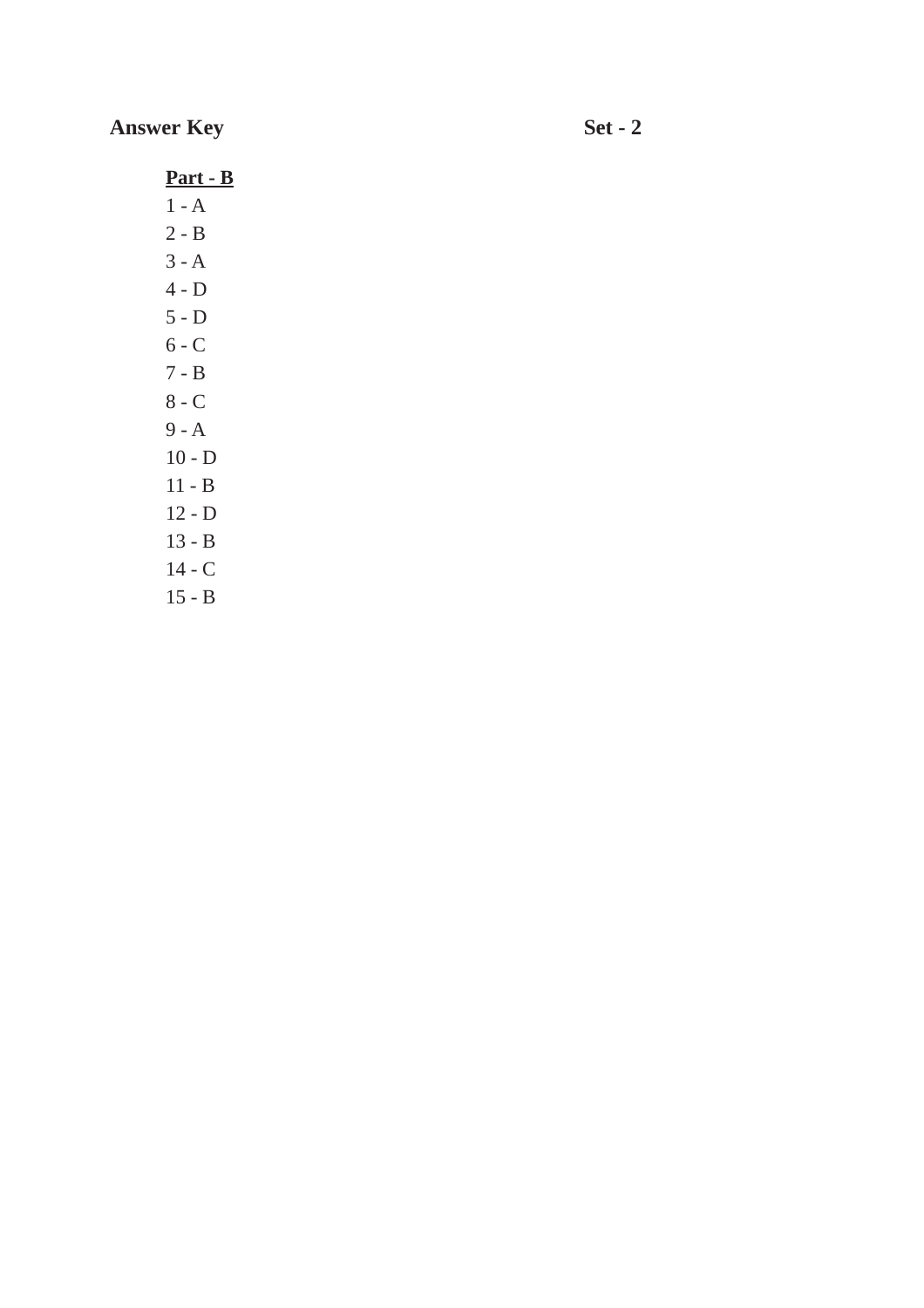#### സ്കോർ - 10 പ്രവർത്തനം - 1 1.(a) നിർദ്ദേശം - ഗ്രൂപ്പിലെ എല്ലാവർക്കും ഒരേ സ്കോർ നൽകണം. പരമാവധി നിർദ്ദേശങ്ങൾ  $\bullet$  $\bullet$ സംക്ഷിപ്തത പ്രായോഗികത  $\bullet$ സ്കോർ - 10  $1.(b)$  സംഭാഷണം  $\bullet$ ആശയവിനിമയ ക്ഷമത  $\bullet$ ഉള്ളടക്കത്തിന്റെ സംക്ഷിപ്തത  $\bullet$ ഉചിതമായ ഭാഷാശൈലി സ്കോർ - 15 പ്രവർത്തനം - 2 കുറിപ്പിന്റെ ഘടന സമഗ്രത  $\bullet$ കുറിപ്പിന്റെ സംക്ഷിപ്തത  $\bullet$  $\bullet$ ലഭിച്ച വിവരങ്ങളുമായുള്ള ബന്ധം.

#### പ്രവർത്തനം - 3

- പ്രശ്നത്തെ കൃത്യമായി നിർണയിച്ചിട്ടുണ്ട്.  $\bullet$
- $\bullet$ അനുയോജ്യമായി ക്രിയകൾ തെരഞ്ഞെടുത്തിട്ടുണ്ട്.
- ക്രിയകൾ സൂക്ഷ്മമായും കൃത്യതയോടെയും ചെയ്തിട്ടുണ്ട്.  $\bullet$

(ഓരോ വിദ്യാലയത്തിനും ലഭിച്ച വൃക്ഷത്തൈകൾ

| ജി.എൽ.പി.എസ്, തൂവക്കുന്ന്   | $128/4 = 32$ വീതം 4 ഇനങ്ങൾ |
|-----------------------------|----------------------------|
| ജി.എൽ.പി.എസ്, അതിരങ്കോട്    | $172/4 = 43$ വീതം 4 ഇനങ്ങൾ |
| എം.യു.എം.എൽ.പി, പാതിരപ്പറ്റ | $156/4 = 39$ വീതം 4 ഇനങ്ങൾ |
| ജി.എൽ.പി.എസ്, കണ്ണങ്കോട്    | $208/4 = 52$ വീതം 4 ഇനങ്ങൾ |

#### ചെലവ്

ജി.എൽ.പി.എസ്, തൂവക്കുന്ന്

| മഹാഗണി | 32x6=192 രൂപ    |
|--------|-----------------|
| മാവ്   | 32x12=384 രൂപ   |
| പ്ലാവ് | 32x5=160 രൂപ    |
| നെല്ലി | 32x11=352 രൂപ   |
|        | 1088 രൂപ<br>ആകെ |

| വ്യക്ഷത്തൈകൾ വണ്ടിയിൽ കൊണ്ടുവരുന്നതിനുള്ള ചെലവ് = 840/4=210രൂപ |                    |
|----------------------------------------------------------------|--------------------|
| തുവക്കുന്ന് ആകെ ചെലവായത്                                       | = 1088+210=12980)പ |
| (ഇതേ രീതിയിൽ മറ്റ് സ്കൂളുകളുടെയും ചെലവ് കണ്ടെത്തണം)            |                    |

സ്കോർ - 15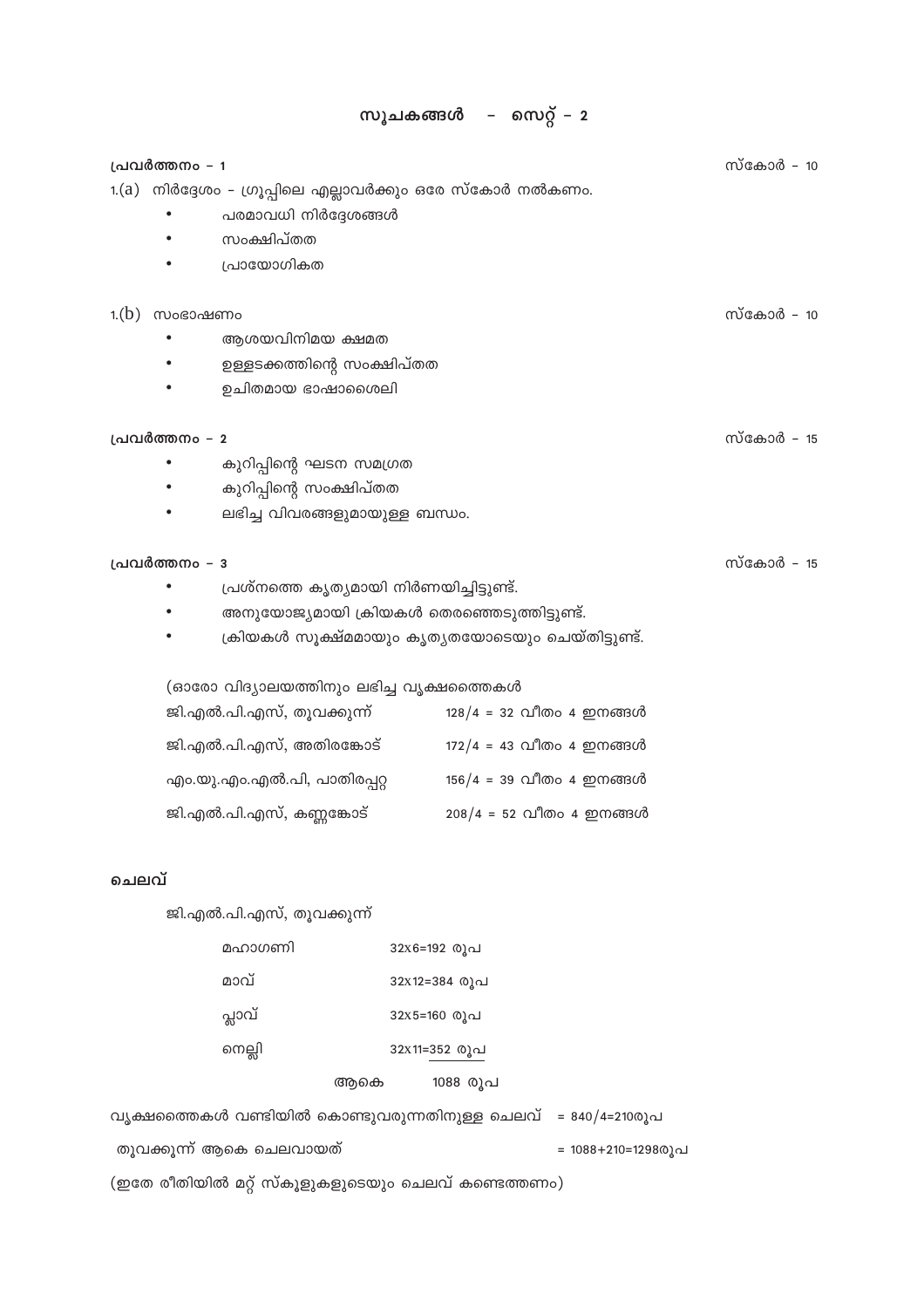വാർത്തകൾ വായിച്ചല്ലോ – വാഹനപ്പെരുപ്പം എന്തൊക്കെ പ്രശ്നങ്ങളാണ് ഉണ്ടാക്കുന്നത്? വാഹനപ്പെരുപ്പം കുറക്കാൻ നിങ്ങളുടെ നിർദ്ദേശങ്ങൾ എന്തൊക്കെ? വ്യക്തിഗതമായി കുറിക്കുന്നു. ഗ്രൂപ്പിൽ മികച്ചതാക്കി. പൊതുവായി അവതരിപ്പിക്കൂ.

കഴിഞ്ഞ കാലം വരെ ഇരുചക്രവാഹനങ്ങളുടെ എണ്ണത്തിലായിരുന്നു മുമ്പിൽ. പക്ഷേ ഇന്ന് നാലുചക്ര വാഹനങ്ങൾ ക്രമാധീതമായി വർദ്ധിച്ചിരിക്കുന്നു. ഓരോ വീട്ടിലും രണ്ടുവീതം വാഹനങ്ങൾ. ഒരാൾക്ക് യാത്ര ചെയ്യാൻ ഒരു കാറ് – ഇങ്ങനെ വാഹനങ്ങ ളുടെ വർദ്ധനവും ഓരോ വാഹനവും അന്തരീക്ഷത്തെ മലിനമാക്കുന്നു. ശുദ്ധവായു ശ്വസിക്കുന്നതിനു പകരം മാലിനൃകലർന്ന വായുശ്വസിക്കേണ്ടി വരുന്നു. വാഹനം ഉയർത്തുന്ന മലിനീകരണ പ്രശ്നം വലിയൊരു വെല്ലുവിളിയായി മാറിയിരിക്കുകയാണ്. പൊതുവാഹനങ്ങൾ ഉപയോഗിക്കുന്നത് ഇന്ധനം ലാഭിക്കാനും പെരുപ്പം കുറക്കാനും കഴിയും.

#### വാഹനപ്പെരുപ്പം അന്തരീക്ഷമലിനീകരണം കൂട്ടുന്നു.

ഓരോ ദിവസവും ആയിരക്കണ ക്കിനു വാഹനങ്ങളാണ് നമ്മുടെ നിരത്തിൽ ഇറങ്ങുന്നത്. വാഹനപ്പെരുപ്പം കാണിക്കുന്ന കണക്കുകൾ കണ്ണുതള്ളുന്ന താണ്. ഇതുമൂലം വാഹനാപ കടങ്ങളും വർദ്ധിക്കുന്നു.

# കണ്ണുതള്ളുന്ന

# വാഹനപ്പെരുപ്പം

# ഗതാഗതക്കുരുക്ക്

ആയിരക്കണക്കായി ദിവസേന നിരത്തിൽ ഇറ ങ്ങുന്ന വാഹനങ്ങൾ നിത്യവും ഗതാഗതകു രുക്കിനു കാരണമാകുന്നു. ഇത് യാത്രക്കാ രുടെ സൈര്യജീവിതത്തിന് തടസ്സമാകുന്നു. എന്നുമുണ്ടാകുന്ന ഗതാഗതക്കു രുക്കിൽപ്പെട്ട് യാത്രക്കാർ വലയുന്നു. വാഹ നമോടിക്കുന്നവരുടെ അശ്രദ്ധംയും പൊതു ജനങ്ങളുടെ ശ്രദ്ധക്കുറവും പലതരത്തിലുള്ള

അപകടങ്ങൾ ഉണ്ടാകുന്നു.

യാത്രക്കാർ വലഞ്ഞു

പ്രവർത്തനം - 1(a) വാഹനപ്പെരുപ്പം

പൊതുനിർദ്ദേശങ്ങൾ

ആകെ സ്കോർ : 50

പ്രവർത്തനം - 1

ആകെ സമയം :21/4 മണിക്കൂർ

സെറ്റ് –  $3$ എൽ.എസ്.എസ് പരീക്ഷ 2011 വിഭാഗം – എ

കേരളത്തിലെ വാഹനപ്പെരുപ്പവുമായി ബന്ധപ്പെട്ട ചില പത്രവാർത്തകൾ ശ്രദ്ധിക്കു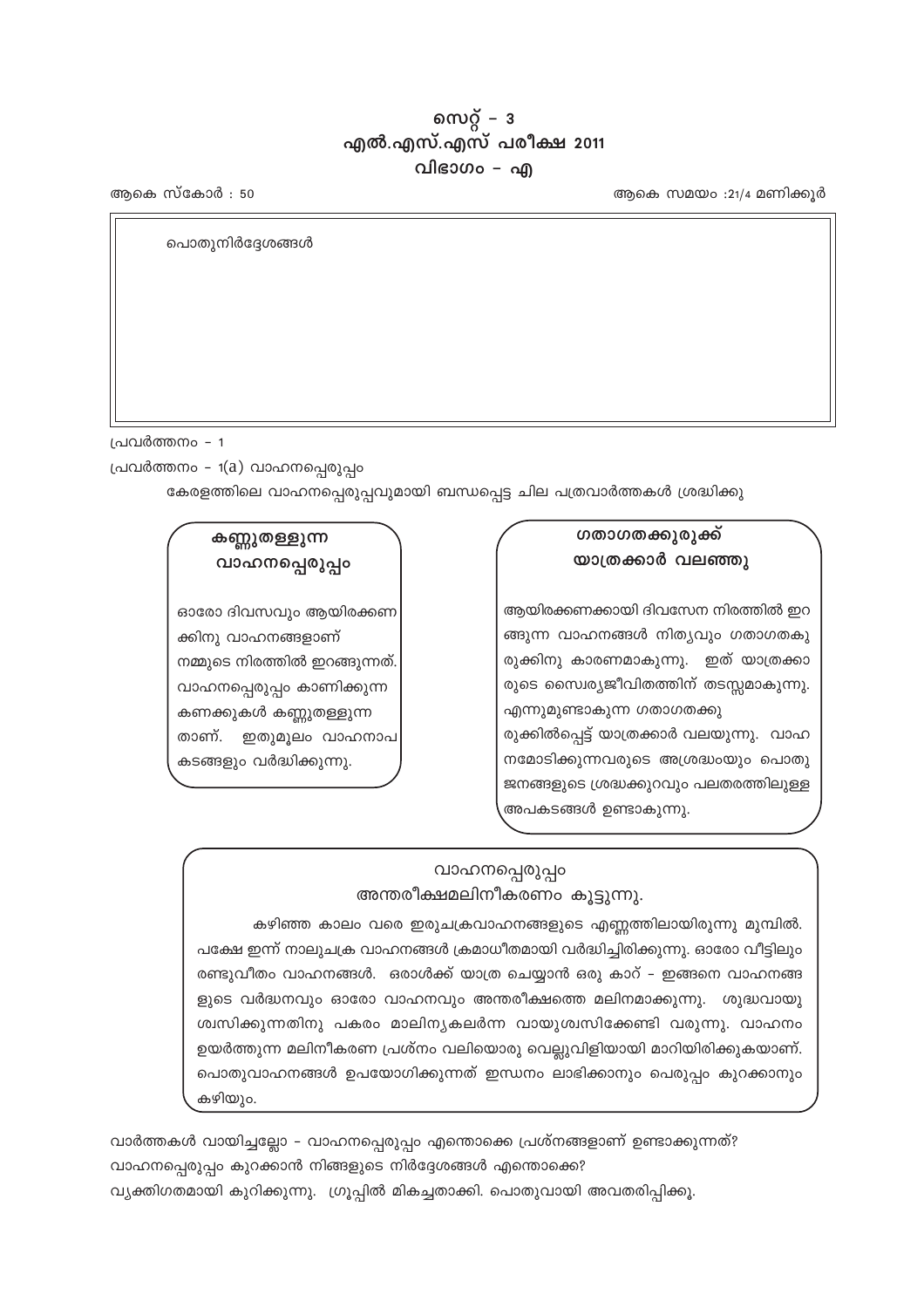## പ്രവർത്തനം - 2 വാഹനപ്പെരുപ്പവും കുറെ പ്രശ്നങ്ങളും

ട്രാഫിക് വാരാചരണപ്രസംഗത്തിനു ശേഷം കുട്ടികൾ ആർ.ടി.ഒയുടെ സമീപത്തെത്തി. അദ്ദേഹം നാട്ടിലെ വാഹനപ്പെരുപ്പത്തിന്റെ കണക്ക് കുട്ടികളുടെ മുന്നിൽ അവതരിപ്പിച്ചു. 2011 നവംബർ 1 ന് മാത്രം ആർ.ടി.ഒ. ഓഫീസിൽ രജിസ്റ്റർ ചെയ്ത വാഹനങ്ങളുടെ പട്ടികയാണ് താഴെക്കൊടുത്തിരിക്കുന്നത്.

| വാഹനം          | എണ്ണം |
|----------------|-------|
| മോട്ടോർ ബൈക്ക് | 35    |
| കാർ            | 16    |
| ബസ്            |       |
| ഓട്ടോറിക്ഷ     | 22    |

ഒരു ദിവസം രജിസ്റ്റർ ചെയ്യപ്പെട്ട വാഹനങ്ങളുടെ എണ്ണമാണ് മുകളിൽ നൽകിയത്. ഇതേ രീതിയിൽ രജിസ്ട്രേഷൻ നടന്നാൽ മുകളിൽ പറഞ്ഞ ഇനത്തിൽപ്പെട്ട എത്ര വാഹനങ്ങൾ നവംബറിൽ റോഡിലിറങ്ങും?

പെട്രോളിന് ലിറ്ററിന് 72രൂപയും ഡീസലിന് ലിറ്ററിന് 48 രൂപയുമാണ് നിലവിലുള്ള വില.

താഴെക്കൊടുത്തിരിക്കുന്ന പട്ടികയിൽ വിവിധ വാഹനങ്ങൾ ഒരു ലിറ്റർ ഇന്ധനം കൊണ്ട് സഞ്ചരിക്കുന്ന ദൂരമാണ് നൽകിയിട്ടുള്ളത്.(ബൈക്ക്, കാറ്, ഓട്ടോറിക്ഷ എന്നിവ പെട്രോളും ബസ് ഡീസലും ആണ് ഉപയോഗിക്കുന്നത്.)

1440 രൂപ ഉപയോഗിച്ച് ഓരോ വാഹനത്തിനും എത്ര കിലോമീറ്റർ ദൂരം സഞ്ചരിക്കാൻ കഴിയും?

| വാഹനം      | ഒരു ലിറ്റർ ഇന്ധനം കൊണ്ട് |
|------------|--------------------------|
|            | സഞ്ചരിക്കുന്ന ദൂരം       |
| ബൈക്ക്     | 55 കി.മി                 |
| കാർ        | <u> 16 കി.മി</u>         |
| ബസ്        | 6 കി.മി                  |
| ഓട്ടോറിക്ഷ | 30 കി.മ <u>ി</u>         |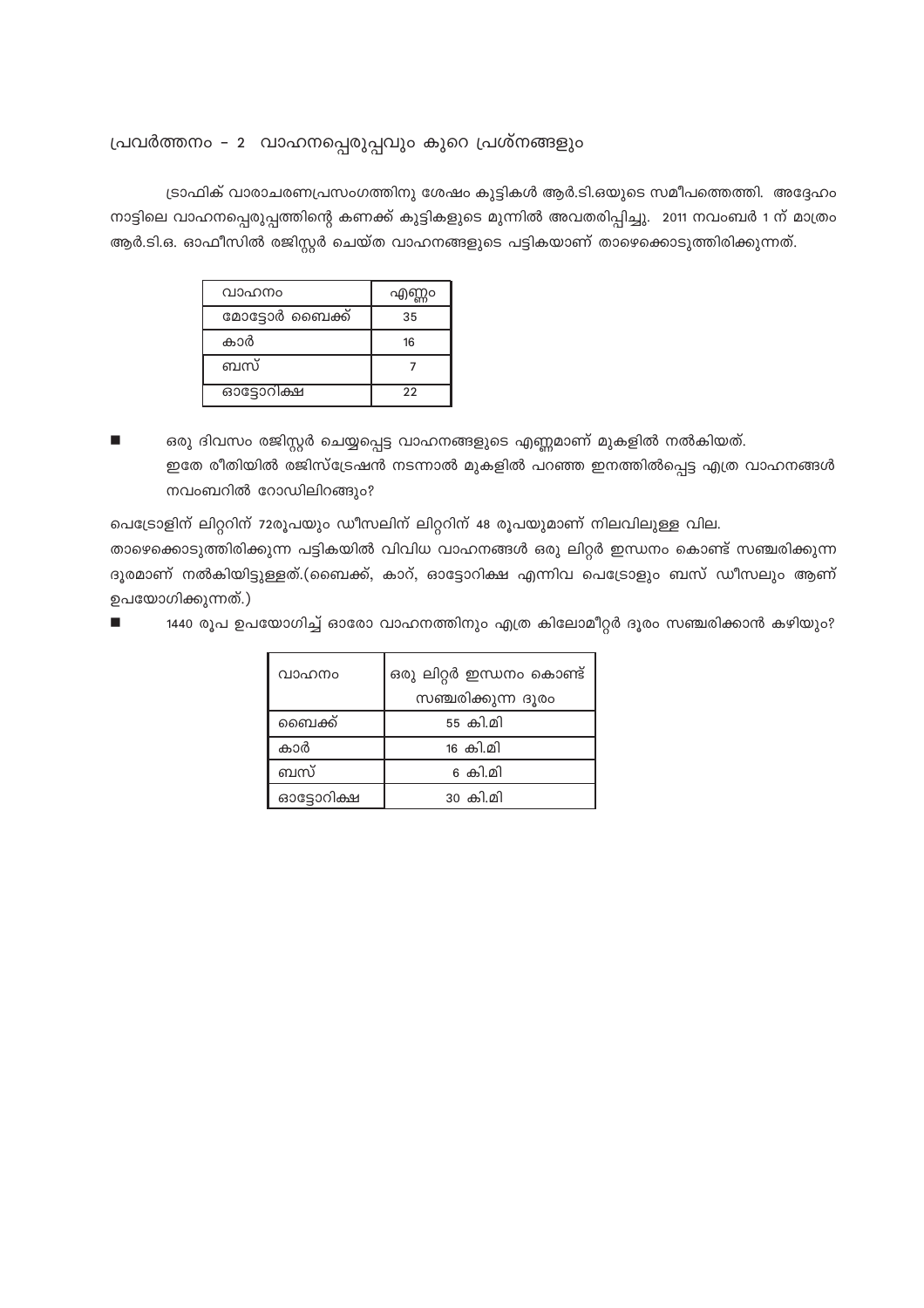#### പ്രവർത്തനം – 3 കാറുംബൈക്കും

വാഹനപ്പെരുപ്പവുമായി ബന്ധപ്പെട്ട കണക്ക് കുട്ടികളെ ചിന്തിപ്പിച്ചു. ആ ചിന്ത അവരെ ഒരു പഠന ത്തിലേക്ക് നയിച്ചു. നമ്മുടെ സംസ്ഥാനത്ത് നിർമ്മിക്കുന്ന കാറുകളുടെ എണ്ണവും, വിവിധതരം വാഹന ങ്ങൾ ഉണ്ടാക്കുന്ന അപകടങ്ങളും, 2000 മുതൽ 2010വരെ വിവിധ വാഹനങ്ങളുടെ രജിസ്ട്രേഷന്റെ എണ്ണം– തുടങ്ങിയ മേഖലകൾ വിശദമായി പഠിക്കാനാണ് തീരുമാനിച്ചത്. ലഭിച്ച വിവരങ്ങളുടെ ചിത്രീകരണമാണ് താഴെകൊടുത്തിരിക്കുന്നത്. അവ പരിശോധിച്ച് നിഗമനങ്ങൾ കുറിക്കുക.





1. മോട്ടോർസൈക്കിൾ 2. കാറ് 3. ലോറി

2) അപകടങ്ങളുടെ നില



3) പ്രതിമാസ ഉല്പാദനം

| വർഷം | വാഹനങ്ങൾ | ഉല്പാദനം |  |
|------|----------|----------|--|
|      |          | എണ്ണം    |  |
| 2000 |          | 200      |  |
| 2005 |          | 305      |  |
| 2010 |          | 500      |  |

| നിഗമനങ്ങൾ |  |  |  |
|-----------|--|--|--|
| $\ast$    |  |  |  |
| $\ast$    |  |  |  |
| $\ast$    |  |  |  |
| $\ast$    |  |  |  |
| $\star$   |  |  |  |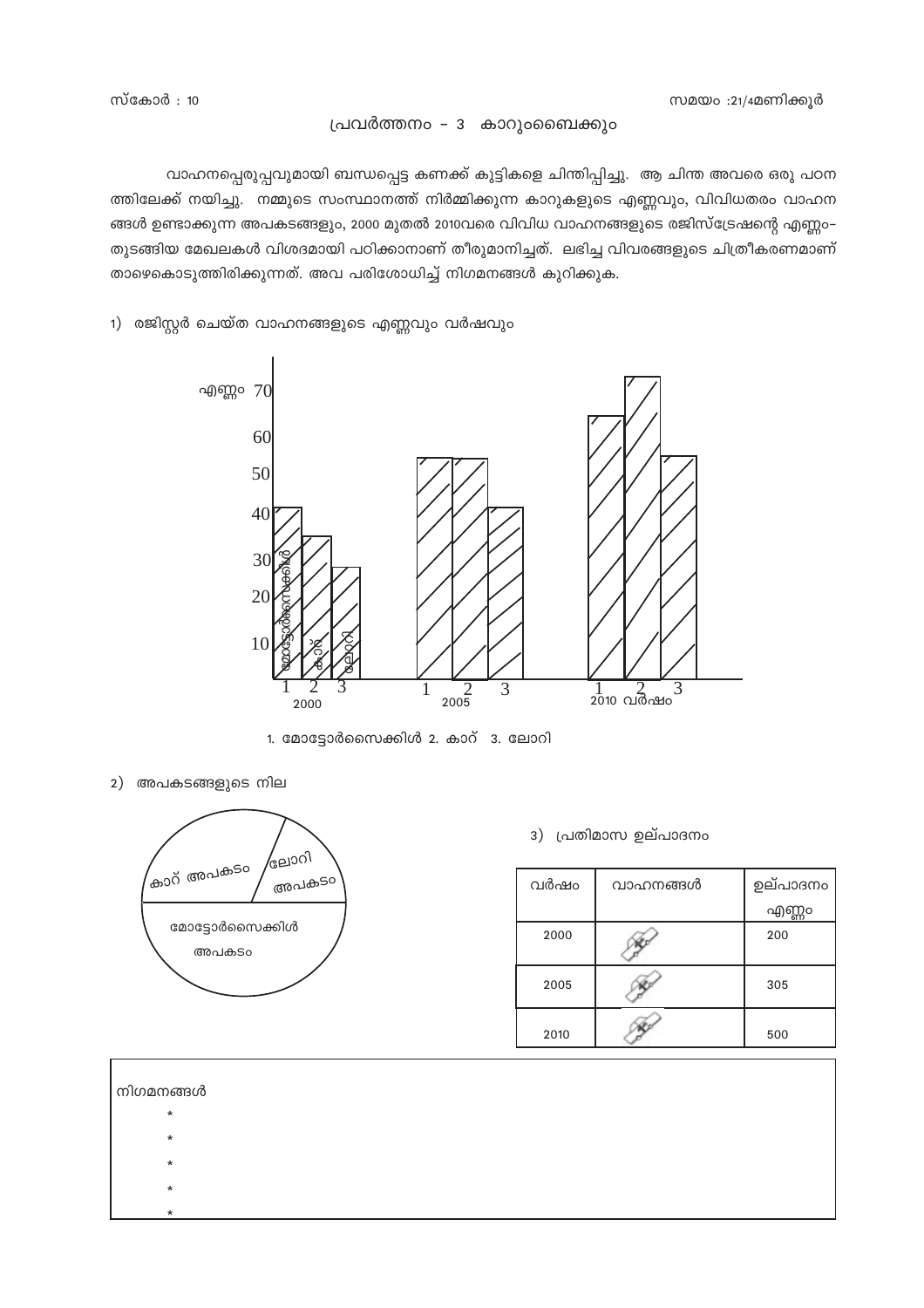## സെറ്റ് –  $3$ എൽ.എസ്.എസ് പരീക്ഷ 2011 വിഭാഗം – ബി

ആകെ സമയം :1 1/4 മണിക്കൂർ

ആകെ സ്കോർ : 30

പൊതുനിർദ്ദേശങ്ങൾ

1. താഴെപറയുന്ന ജോഡികളിൽ യോജിക്കാത്തത്?

(a) കുഞ്ചൻ നമ്പ്യാർ

(b) എഴുത്തച്ഛൻ

- കിള്ളിക്കുറിശ്ശിമംഗലം തുഞ്ചൻപറമ്പ്
- $(c)$  വള്ളത്തോൾ  $\equiv$
- ചെറുതുരുത്തി പൊന്നാനി
- $(d)$  കുമാരനാശാൻ  $\equiv$
- 2. വെറുതെയീ മോഹങ്ങൾ എന്നറിയുമ്പോഴും

വെറുതെ മോഹിക്കുവാൻ മോഹം - ഈ വരികളുടെ ആശയം എന്താണ്?

- (a) മോഹങ്ങളൊന്നും നടക്കുന്നില്ല
- $(b)$  മോഹമാണ് ജീവിതം
- (c) സാധ്യമാവില്ലെന്നറിഞ്ഞിട്ടും മോഹിക്കുന്നു.

 $\sim$   $-$ 

- $(d)$  കവി മോഹിക്കാൻ ആഗ്രഹിക്കുന്നു.
- 3. അതിരാണിപ്പാടത്തിന്റെ കഥാകാരൻ എന്നറിയപ്പെടുന്ന പ്രശസ്ത നോവലിസ്റ്റ് ആരാണ്?
	- (a) എം.ടി.വാസുദേവൻ നായർ
	- $(b)$  തകഴി ശിവശങ്കരപ്പിള്ള
	- $(c)$  ഉറൂബ്
	- $(d)$  എസ്.കെ.പൊറ്റക്കാട്
- 4. കഥാകാരനായ കാക്കനാടനെക്കുറിച്ച് നിങ്ങൾ പത്രത്തിൽ വായിച്ചിട്ടുണ്ടല്ലോ. അദ്ദേഹത്തിന്റെ ശരിയായ പേരെന്ത്?
	- $(a)$  കെ.ഇ.മത്തായി
	- $(b)$  ജോർജ് വർഗ്ഗീസ്
	- $(c)$  തോമസ് ജോർജ്
	- $(d)$  എം.കെ.മേനോൻ
- 5. തഴെപ്പറയുന്നവയിൽ ഏറ്റവും ശരിയായ വാക്യം ഏതാണ്?
	- $(a)$  ഞാൻ നാളെ ക്ലാസിൽ വന്നിട്ടില്ല
	- $(b)$  ആയാൾ വേഗത്തോടെ നടന്നു
	- (c) ആകെ നൂറുരൂപ മൊത്തമായി ചെലവായി
	- $(d)$  ഞങ്ങൾ കാറിലാണ് വന്നത്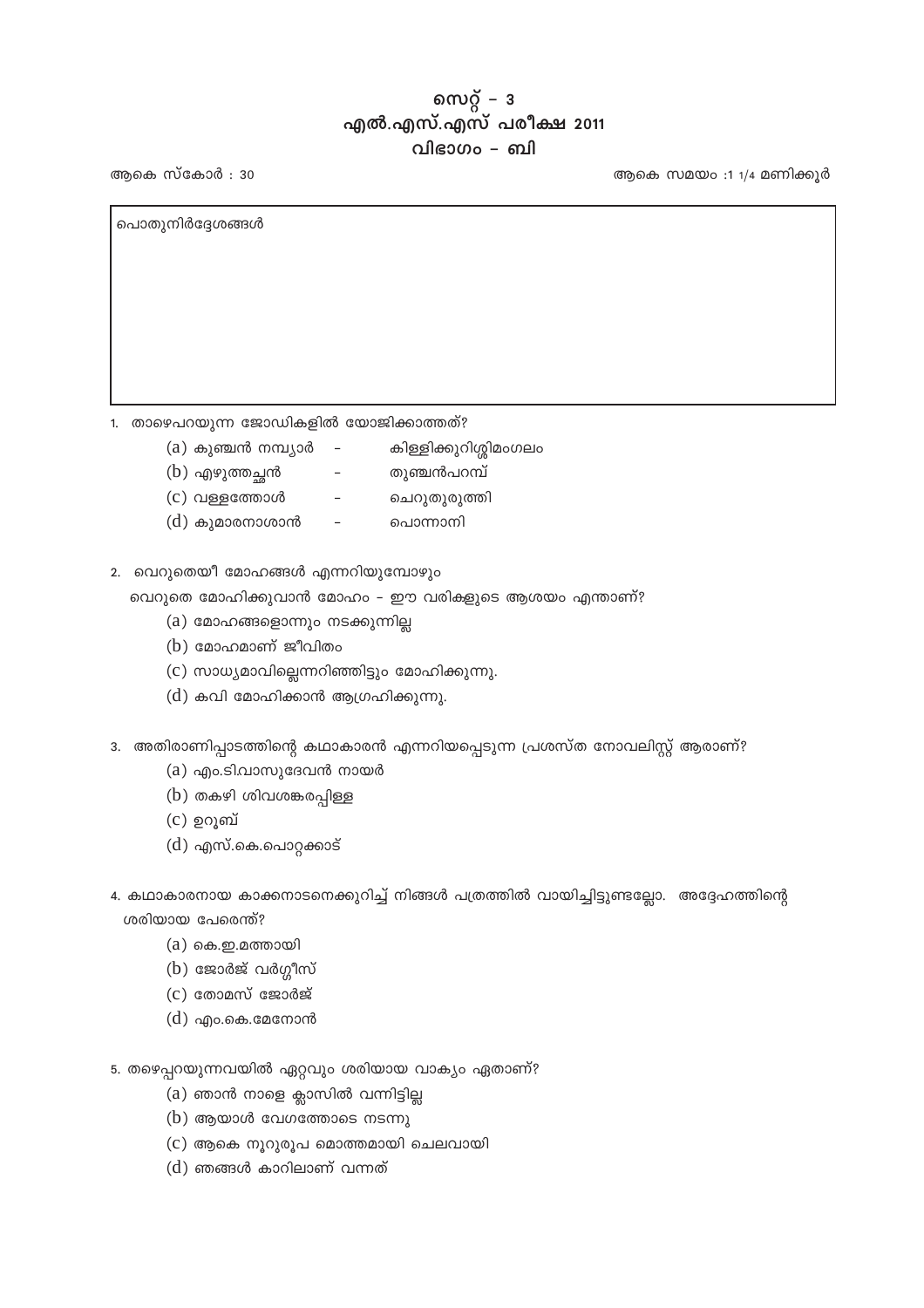6. സവിശേഷതകൾ വായിച്ച് ശരിയുത്തരം എഴുതുക.

നാല് ജില്ലകൾ അയൽ ജില്ലകളായി അതിർത്തി പങ്കിടുന്നു. ഏറ്റവും നീളം കൂടിയ കടൽത്തീരം ഉണ്ട്. ഈ ജില്ലയിൽ വനഭൂമി ഇല്ല - ജില്ലയേത്?

- $(a)$  തൃശ്ശൂർ
- $(b)$  ആലപുഴ
- $(c)$  കോട്ടയം
- $(d)$  കോഴിക്കോട്
- 7. പണ്ടുകാലങ്ങളിൽ വെള്ളം ശുദ്ധീകരിക്കുന്നതിന് മുച്ചട്ടിഅരിപ്പകൾ ഉപയോഗിച്ചിരുന്നു. ഇതിൽ ചിരട്ടക്കരിയുടെ ഉപയോഗം എന്താണ്?
	- (a) മണൽ നേരിയ പൊടിപടലങ്ങൾ, മണ്ണ് എന്നിവ അരിച്ച് മാറ്റുക ചരൽ – ജൈവമാലിനൃങ്ങൾ അരിച്ച് നീക്കുന്നു. ചിരട്ടകരി – വെള്ളത്തിലടങ്ങിയ രാസമാലിനൃങ്ങൾ/വിഷാംശങ്ങൾ ഇല്ലാതാക്കുന്നു.
	- (b) മണൽ ജൈവമാലിന്യങ്ങൾ അരിച്ച് നീക്കുന്നു. ചരൽ – വെള്ളത്തിലടങ്ങിയ രാസമാലിന്യങ്ങൾ/വിഷാംശങ്ങൾ ഇല്ലാതാക്കുന്നു. ചിരട്ടകരി – നേരിയ പൊടി, മണ്ണ് എന്നിവ അരിച്ച് നീക്കുന്നു
	- $(c)$  മണൽ രാസമാലിനൃങ്ങൾ/വിഷാംശങ്ങൾ ഇല്ലാതാക്കുന്നു. ചരൽ – ജൈവമാലിനൃങ്ങൾ അരിച്ച് നീക്കുന്നു. ചിരട്ടകരി – നേരിയ പൊടിപടലങ്ങൾ അരിച്ച് നീക്കുന്നു.
	- (d) ചരൽ പൊടിപടലങ്ങൾ, മണ്ണ് എന്നിവ അരിച്ച് നീക്കുന്നു. മണൽ – രാസമാലിന്യങ്ങൾ/വിഷാംശങ്ങൾ അരിച്ച് നീക്കുന്നു. ചിരട്ടകരി – ജൈവമാലിന്യങ്ങൾ അരിച്ച് നീക്കുന്നു.
- 8. വാഹനാപകടത്തിൽ ഗുരുതരമായി പരിക്കേറ്റ ഒരു വ്യക്തിക്ക് നൽകുന്ന പ്രഥമശുശ്രൂഷയുടെ. മുൻഗണനാക്രമം എങ്ങനെയായിരിക്കും?
	- $(a)$  അസ്ഥി നേരെയാക്കി കെട്ടുന്നു. കൃത്രിമശ്വാസോച്ചാസം നൽകുന്നു. രക്തസ്രാവം നിർത്തുന്നു.
	- (b) കൃത്രിമശ്വാസോച്ചാസം നൽകുന്നു. രക്തസ്രാവം നിർത്തുന്നു. ഒടിഞ്ഞ അസ്ഥികൾ നേരെയാക്കി കെട്ടുന്നു.
	- (c) രക്തസ്രാവം നിർത്തുന്നു. കൃത്രിമശ്വാസോച്ഛാസം നൽകുന്നു. ഒടിഞ്ഞ അസ്ഥികൾ കെട്ടുന്നു.
	- (d) കൃത്രിമശ്വാസോച്ഛാസം നൽകുന്നു. അസ്ഥികൾ നേരെയാക്കി കെട്ടുന്നു. രക്തസ്രാവം നിർത്തുന്നു.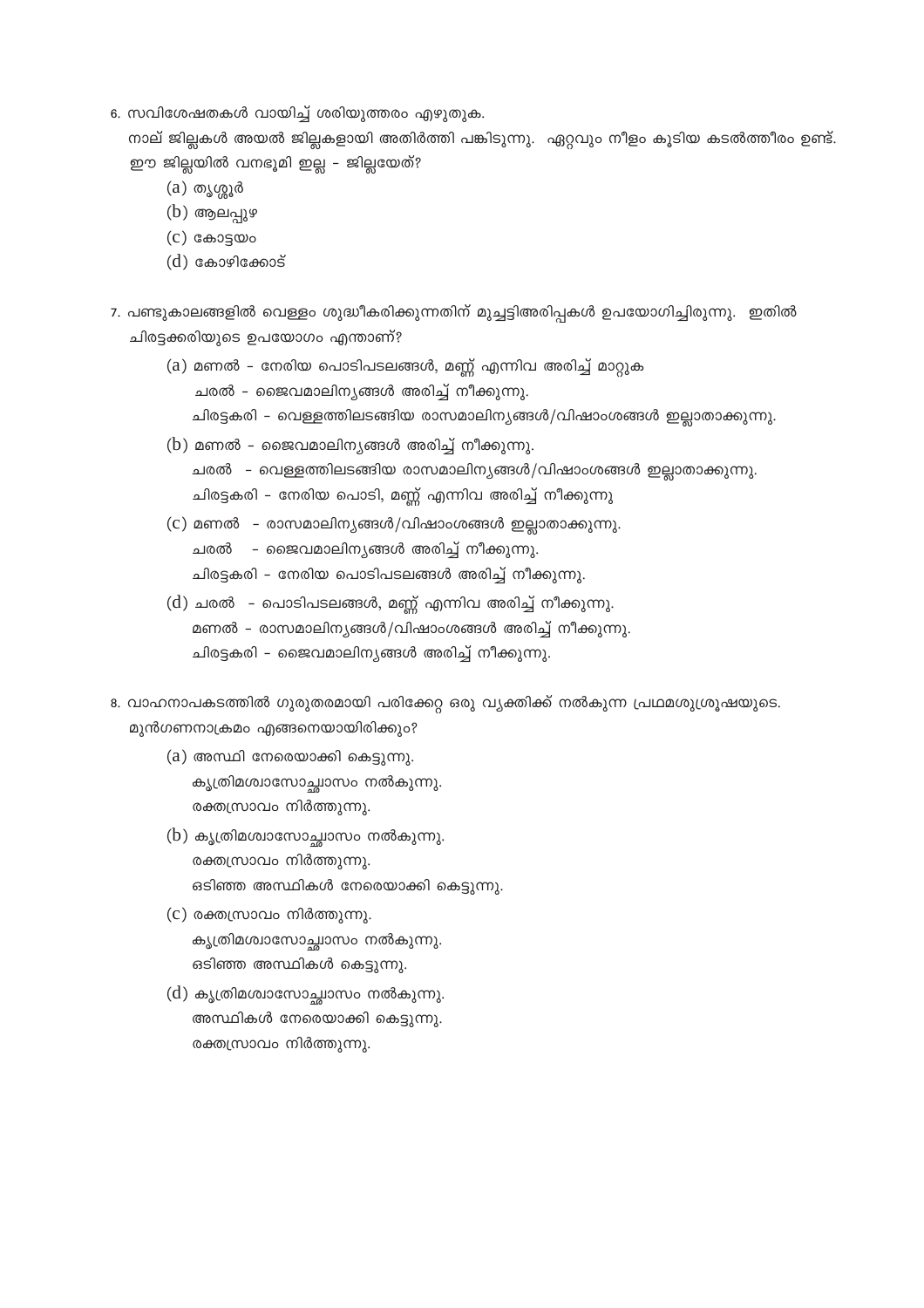9. ഇന്ത്യയുടെ സംസ്ഥാനങ്ങളിൽ മധ്യപ്രദേശിന് അടുത്തടുത്ത് കിടക്കുന്ന സംസ്ഥാനങ്ങളാണ് ചിത്രീകരിച്ചിക്കുന്നത്. ഇതിൽ വലത് വശത്ത് വിട്ടുപോയ സംസ്ഥാനം ഏതാണ്?



- (a) ഛത്തീസ്ഗഢ്  $(b)$  തമിഴ്നാട്
- $(c)$  അസ്സാം (d) ഹിമാചൽപ്രദേശ്
- 10. ഓഷധികൾ മാത്രമടങ്ങുന്ന ഗ്രൂപ്പ് ഏത്?
	- $(a)$  വാഴ, തകര, മുല്ല, മുള
	- $(b)$  തോട്ടവാഴ, കാശിത്തുമ്പ, തകര, മഷിതണ്ട്
	- $(c)$  മുള, തോട്ടവാഴ, തേക്ക്, റോസ്
	- $(d)$  പ്ലാവ്, മുള, നാരകം, തകര
- 11. 19 എന്ന സംഖ്യയെ റോമൻ അക്കത്തിലേക്ക് മാറ്റി എഴുതിയാൽ

(a) XIX, (b) XVIIII, (c) XXI, (d) IIX

- 12. 46260 സംഖ്യയിലെ കേളുടെ സ്ഥാനവിലകൾ തമ്മിലുള്ള വ്യത്യാസം (a) 0, (b) 5940, (c) 940, (d) 6060
- 13. 1248X 3210 ഈ സംഖ്യകളുടെ ഗുണനഫലമാകാൻ സാധ്യതയുള്ള സംഖ്യയേത്? (a)  $4006085$ , (b)  $4006080$ , (c)  $4006075$ , (d)  $4006068$
- 14. ഒരു കുപ്പി നിറയെ വെള്ളമുളളപ്പോൾ അതിന്റെ തൂക്കം 240 ഗ്രാം ആയിരുന്നു. അതിൽ നിന്ന് 1/4 ഭാഗം വെള്ളം ഒഴിച്ചുകളഞ്ഞപ്പോൾ തൂക്കം 200 ഗ്രാം ആയി. എന്നാൽ കുപ്പിയിൽ എത്ര ഗ്രാം വെള്ളമാണ് ശേഷിച്ചത്?
	- (a) 80 (σορ, (b) 100 (σορ, (c) 120 (σορ, (d) 160 (σορ
- 15. 320നെ 5 കൊണ്ട് ഹരിച്ചാൽ ഹരണഫലം 64. 10കൊണ്ട് ഹരിച്ചാൽ ഹരണഫലം 32. എങ്കിൽ 20 കൊണ്ട് ഹരിച്ചാൽ ഹരണഫലം എത്രയായിരിക്കും? (a) 8, (b) 12, (c) 24, (d) 16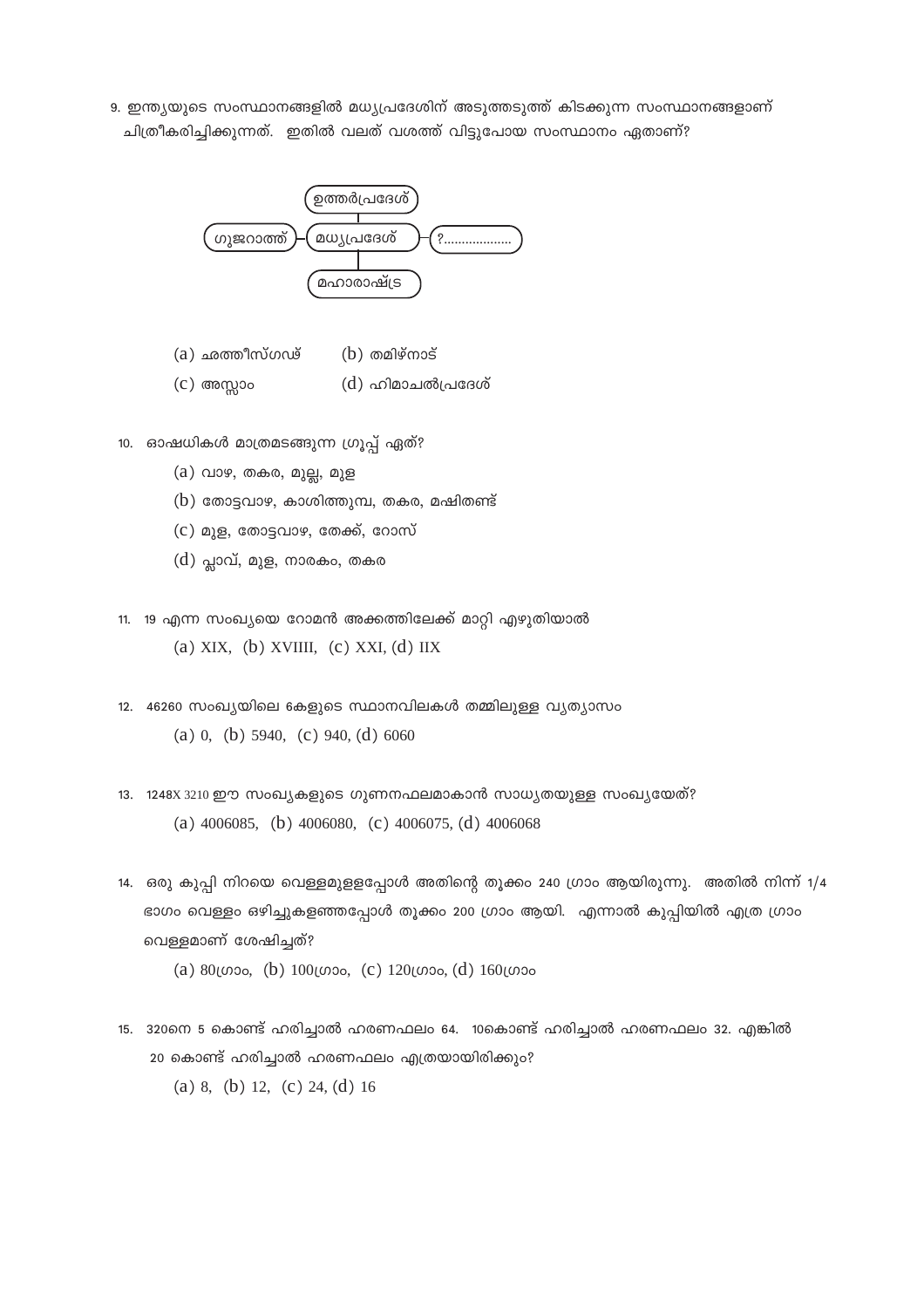**Set - 3**

**Answer Key**

**Part - B 1 - D 2 - C 3 - D 4 - B 5 - D 6 - B 7 - A 8 - B 9 - A 10 - B 11 - A 12 - B 13 - B 14 - C**

**15 - D**